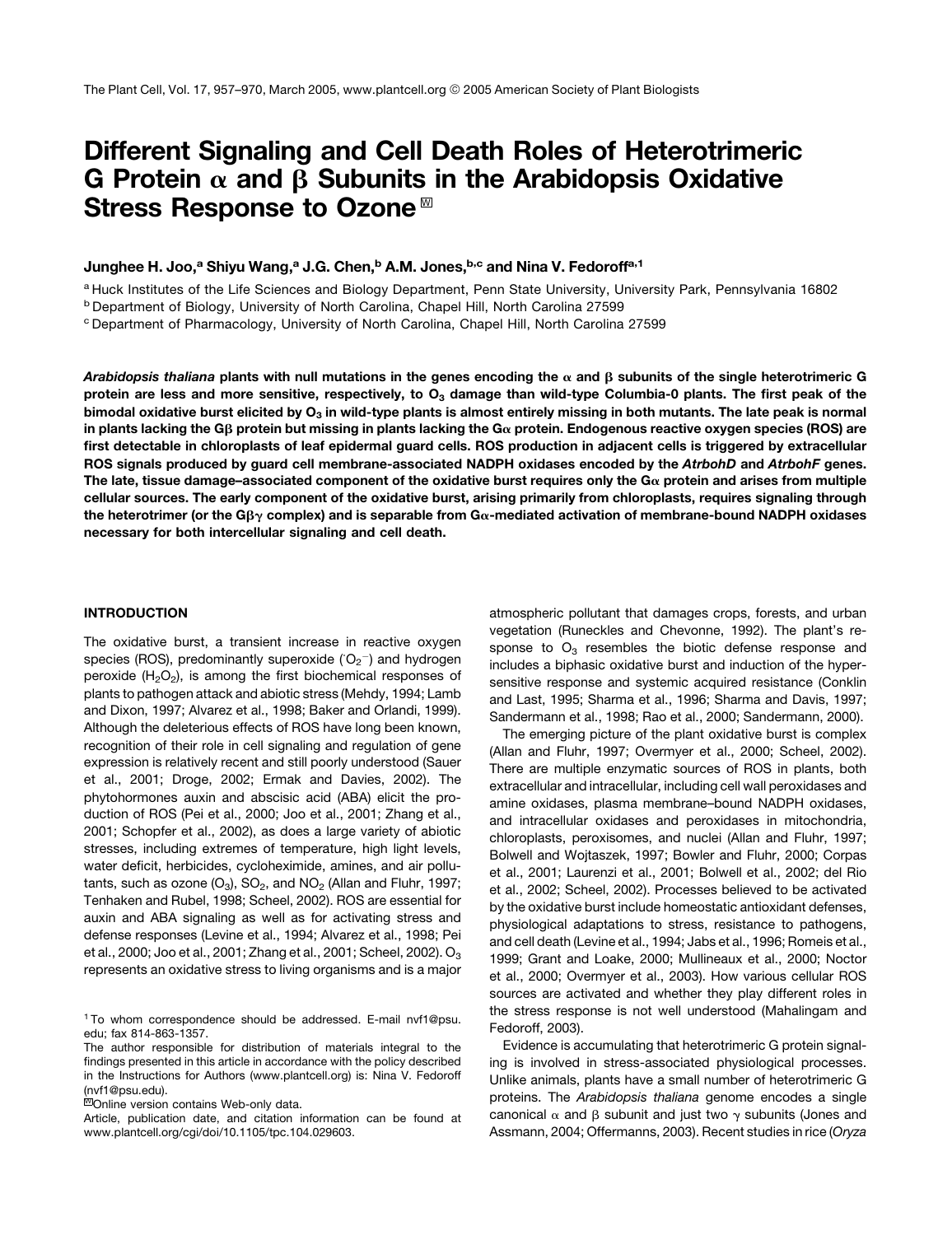*sativa*) provide evidence that the heterotrimer is present in the plasma membrane, that the  $\beta$  and  $\gamma$  subunits form a tight complex, and that a significant fraction of the constituent proteins is present as free G $\alpha$  monomers and as G $\beta\gamma$  complexes (Kato et al., 2004). The results of phenotypic analyses of Arabidopsis plants with T-DNA knockout insertion mutations in the *GPA1* and *AGB1* genes encoding the  $G\alpha$  and the  $G\beta$ subunits, respectively, show that the G protein affects, but is not essential for, auxin regulation of cell division (Ullah et al., 2001, 2003). Heterotrimeric G protein signaling to membranebound NADPH oxidase has been implicated in the development of disease resistance and the apoptotic hypersensitive response in rice (Suharsono et al., 2002). The  $\alpha$  subunit of the single Arabidopsis heterotrimeric G protein is also involved in regulating stomatal closure in response to ABA (Wang et al., 2001).

We show here that mutations in the genes encoding the  $\alpha$  and  $\beta$  subunits of the heterotrimeric G protein have markedly different effects on the  $O<sub>3</sub>$  tolerance of Arabidopsis plants and that the genes are differentially expressed in plants during and after exposure to  $O_3$ . We present evidence that the proteins serve different signaling functions in the course of the oxidative stress response to  $O_3$ . We show that there is both a temporal and spatial progression of endogenous ROS signaling in leaves responding to  $O_3$  exposure, commencing with elevation of ROS levels in guard cell chloroplasts and membranes and later spreading to neighboring cells by means of extracellular ROS signals generated by membrane-bound AtrbohD and AtrbohF NADPH oxidases. Both the  $G\alpha$  and the G<sub>B</sub> proteins are necessary for the rapid initial component of the biphasic oxidative burst, but only the G $\alpha$  protein is required for the late, cell deathassociated component.

## **RESULTS**

# G Protein Mutations Affect the Sensitivity of Arabidopsis to O<sub>3</sub> Damage

Arabidopsis plants with null mutations in the genes encoding the  $\alpha$  (gpa1-4) and  $\beta$  (agb1-2) subunits of the G protein (Lease et al., 2001; Jones et al., 2003) exhibit different sensitivities to tissue damage from  $O_3$ . We exposed wild-type and mutant plants to either 500 or 700 ppb  $O_3$  for 3 h, then examined the plants for visible lesions after 24 h. Wild-type plants showed few visible lesions after exposure to 500 ppb  $O_3$  but showed extensive tissue damage after exposure to 700 ppb (Figures 1A and 1B). Homozygous *gpa1-4* plants showed less damage than wild-type plants, whereas homozygous *agb1-2* plants showed more damage at both ozone levels (Jones et al., 2003; Booker et al., 2004). We also tested the O<sub>3</sub> sensitivity of the *gpa1-1* and *gpa1-2* null alleles of the G $\alpha$  gene, both in the Wassilewskija (Ws) ecotype (Jones et al., 2003), and the *gpa1-1* allele of the Gb gene in the Columbia-0 (Col-0) ecotype (Lease et al., 2001; Jones et al., 2003). Plants homozygous for either  $G_{\alpha}$  allele were less sensitive to O<sub>3</sub> damage than wild-type Ws plants, whereas agb1-1 homozygotes, like *agb1-2* homozygotes, were more sensitive than Col-0 wild-type plants (see Supplemental Figure 1 online). Similar results were also obtained when tissue damage was monitored in leaves by vital dye staining with Trypan Blue or by ion leakage, an indicator of plasma membrane damage, during and after exposure to 350 ppb  $O_3$  for 6 h (Figures 1C and 1D), a dose which causes no visible damage to the relatively  $O_3$ -resistant Col-0 ecotype. Thus, mutant plants lacking the G $\alpha$ protein are more resistant, whereas mutant plants lacking the  $G\beta$ protein are less resistant to  $O_3$  damage than wild-type plants. Because the  $O_3$  sensitivities of Ws and Col-0 plants are markedly different (Tamaoki et al., 2003), subsequent experiments were performed using the *gpa1-4* and *agb1-2* alleles, both of which are in the Col-0 background.

The *GPA1* and *AGB1* genes show different expression profiles after  $O_3$  exposure. The abundance of both transcripts increased rapidly, peaking at  $\sim$ 1 h after the onset of O<sub>3</sub> exposure (Figure 1E). The *GPA1* gene showed a second later peak in its transcript profile not observed for the *AGB1* gene. GPA1 protein levels, detected with anti-GPA1 antibodies, increased both early in the treatment and again between 9 and 12 h after the onset of  $O<sub>3</sub>$ exposure (Figure 1F). The late rise in *GPA1* transcript and protein abundance, together with the marked resistance of *gpa1-4* mutant plants to  $O_3$ -induced tissue damage and cell death, suggest that  $Ga$ 's role in cell death response is separable from its role in the heterotrimeric G protein.

## G Protein Mutations Affect the  $O_3$ -Induced Oxidative Burst

The oxidative burst has been implicated both in cell death and in the enhancement of plant resistance to pathogen attack and abiotic stresses (Levine et al., 1994; Jabs et al., 1997; Alvarez et al., 1998; Orozco-Cardenas et al., 2001; Suharsono et al., 2002). We found that a 6-h exposure of wild-type plants to 350 ppb  $O_3$ , a level that caused tissue damage as judged by ion leakage, but produced few visible lesions, evoked a marked biphasic oxidative burst (Figure 2A). We measured  $H_2O_2$  as catalase-inhibitable fluorescence generated upon incubation of cell extracts with the fluorogenic substrate 2',7'-dichlorodihydrofluorescein diacetate (H<sub>2</sub>DCFDA) as described in Methods. Leaf  $H_2O_2$  production increased rapidly after the onset of  $O_3$  exposure, reaching a first peak after 1 to 1.5 h. It then declined to a minimum at 6 to 9 h and rose to a second peak between 12 and 24 h. Neither peak was detectable in *gpa1-4* plants (Figure 2C). The first peak was minimal in *agb1-2* plants, but the second peak was of the same or greater magnitude than in wild-type plants (Figure 2B). Hence, heterotrimeric G protein signaling is necessary to elicit the early peak, and either both subunits are necessary or the action of one is contingent on the presence of the other. However, unlike the early component of the oxidative burst, the late component is of comparable magnitude in *agb1-2* and wildtype plants, indicating that it requires only the  $G\alpha$  protein.

Biochemical changes that occur within the first few hours after  $O_3$  exposure increase the ability of plants to withstand subsequent oxidative stress. When exposed briefly to 350 ppb  $O_3$ (2 h), then tested for their ability to withstand a damaging dose of 700 ppb  $O_3$  2 h later, wild-type plants showed virtually no tissue damage, in contrast with what was observed without such a pretreatment (Figure 2D). Plants lacking the  $Ga$  protein exhibited little tissue damage with or without pretreatment. Plants lacking the G $\beta$  protein were more sensitive to damage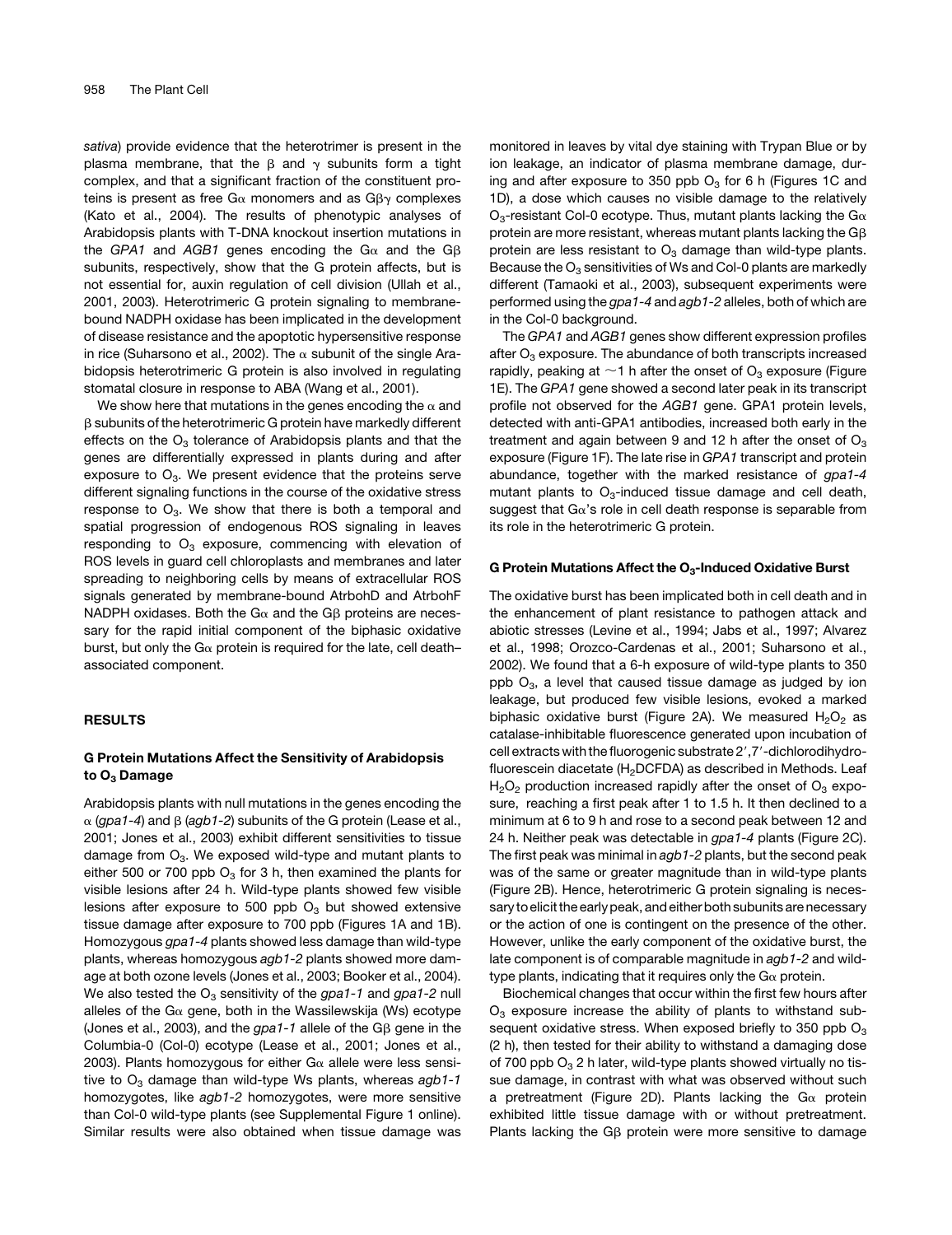

**Figure 1.** Plant Responses to  $O_3$  and G Protein Gene Expression Levels.

(A) to (D) Ozone sensitivity of wild-type and G protein mutant plants.

(A) and (B) Photographs of plants with and without leaf damage ([A], arrowheads) and the percentage of 4-week-old plants with visible lesions 24 h after a 3-h exposure to  $O_3$  at the indicated concentrations (B).

(C) Cell death 1 and 24 h after the onset of a 6-h exposure to 350 ppb ozone. Leaves were stained with Trypan Blue D (see Methods).

(D) Ion leakage (see Methods) was assayed 24 h after a 6-h exposure of 4-week-old plants to 350 ppb O<sub>3</sub>. Ion leakage is reported as the ratio of the value measured in O<sub>3</sub>-exposed plants to the value obtained in control plants maintained in ambient air ( $n = 4$ ); raw values are given in Supplemental Table 1 online.

(E) and (F) Four-week-old wild-type plants were exposed to 350 ppb ozone for 6 h.

(E)  $G\alpha$  and  $G\beta$  transcript levels were measured by RT-PCR.

(F) G $\alpha$  protein was detected by protein gel blotting with G $\alpha$  antibodies; the blots were scanned and the values normalized by the amount present at the initial time point.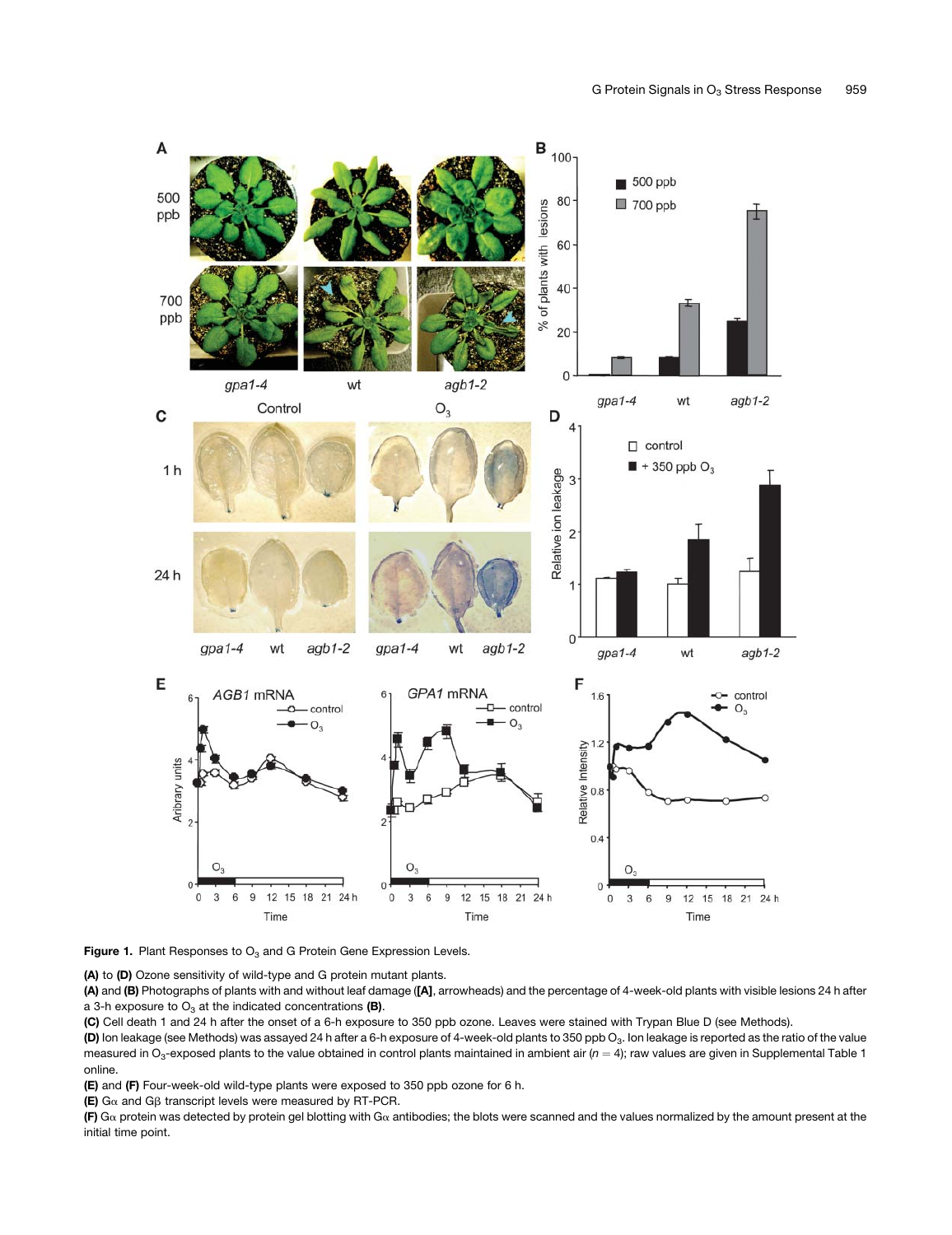

**Figure 2.** O<sub>3</sub>-Induced Oxidative Burst in Wild-Type and Mutant Plants.

(A) to (C) Wild-type (A), *agb1-2* (B), and *gpa1-4* (C) plants were exposed to 350 ppb  $O_3$  for 6 h (closed circles) or air (open circles), then maintained in  $O_3$ -free air; leaves were collected and frozen at the indicated times. ROS were measured by H<sub>2</sub>DCFDA fluorescence: values were normalized by the total protein concentration in leaf extracts, and relative fluorescence units (RFU) were calculated as a ratio of the value obtained at the indicated time to the control value at time  $0 (n = 5)$ .

(D) Mutant and wild-type plants (4 weeks old) were exposed to  $O_3$  for 2 h, transferred to  $O_3$ -free air for 2 h, and then exposed to 700 ppb ozone for 3 h, following which leaves were collected and assayed for ion leakage as described in Methods, reported as the ratio of  $O<sub>3</sub>$ -exposed/control value (raw values are given in Supplemental Table 1 online).

from O<sub>3</sub> than either wild-type or *gpa1-4* plants even with pretreatment but still responded to pretreatment. Thus, G protein signaling contributes to activating the protective response, but it is not solely responsible for it.

## ROS Arise from Multiple Cellular Sources

We used ROS scavengers and inhibitors to investigate the sources of the  $O_3$ -induced oxidative burst. Ascorbate, a primary antioxidant in plants, suppressed both the early and late ROS peaks (Figure 3A) and prevented  $O<sub>3</sub>$ -induced cell death (Figure 3B). This has been attributed to ascorbate's ability to scavenge ROS produced by the dissolution of ozone in the apoplastic fluid (Luwe et al., 1993). Pretreatment with the flavin oxidase inhibitor diphenylene iodonium (DPI) before  $O_3$  exposure completely eliminated the second ROS peak but depressed the first peak only slightly (Figure 3C). DPI also suppressed  $O<sub>3</sub>$ -induced cell death, as judged by ion leakage (Figure 3D). Hence, flavin oxidases are largely or entirely responsible for the second cell death–associated ROS peak. DPI effects only a slight reduction in the initial peak (Figure 3C), suggesting that a different, DPIinsensitive ROS-generating system is responsible for most of the first component of the oxidative burst.



Figure 3. The Effect of Ascorbate, DPI, and DCMU on ROS Production and Cell Death after  $O<sub>3</sub>$  Exposure.

Four-week-old wild-type Col-0 plants were pretreated with 50 mM ascorbate in MES buffer (pH 6.8) ( $[A]$  and  $[B]$ ), 20  $\mu$ M DPI in 0.2% DMSO ([C] and [D]), or 10  $\mu$ M DCMU in 0.05% EtOH for 4 h ([E] and [F]), then exposed to 350 ppb ozone for 6 h. RFU, relative fluorescence units. (A), (C), and (E) Plants were harvested and frozen at the indicated times, and ROS were quantified by DCF fluorescence.

(B), (D), and (F) Plants were pretreated and exposed to  $O_3$  as in (A), (C), and (E), respectively; ion leakage was measured after 24 h as described in Methods, reported as the ratio of  $O_3$ -exposed/control value (error bars represent  $\pm$  sE,  $n = 3$ ; raw values are given in Supplemental Table 1 online).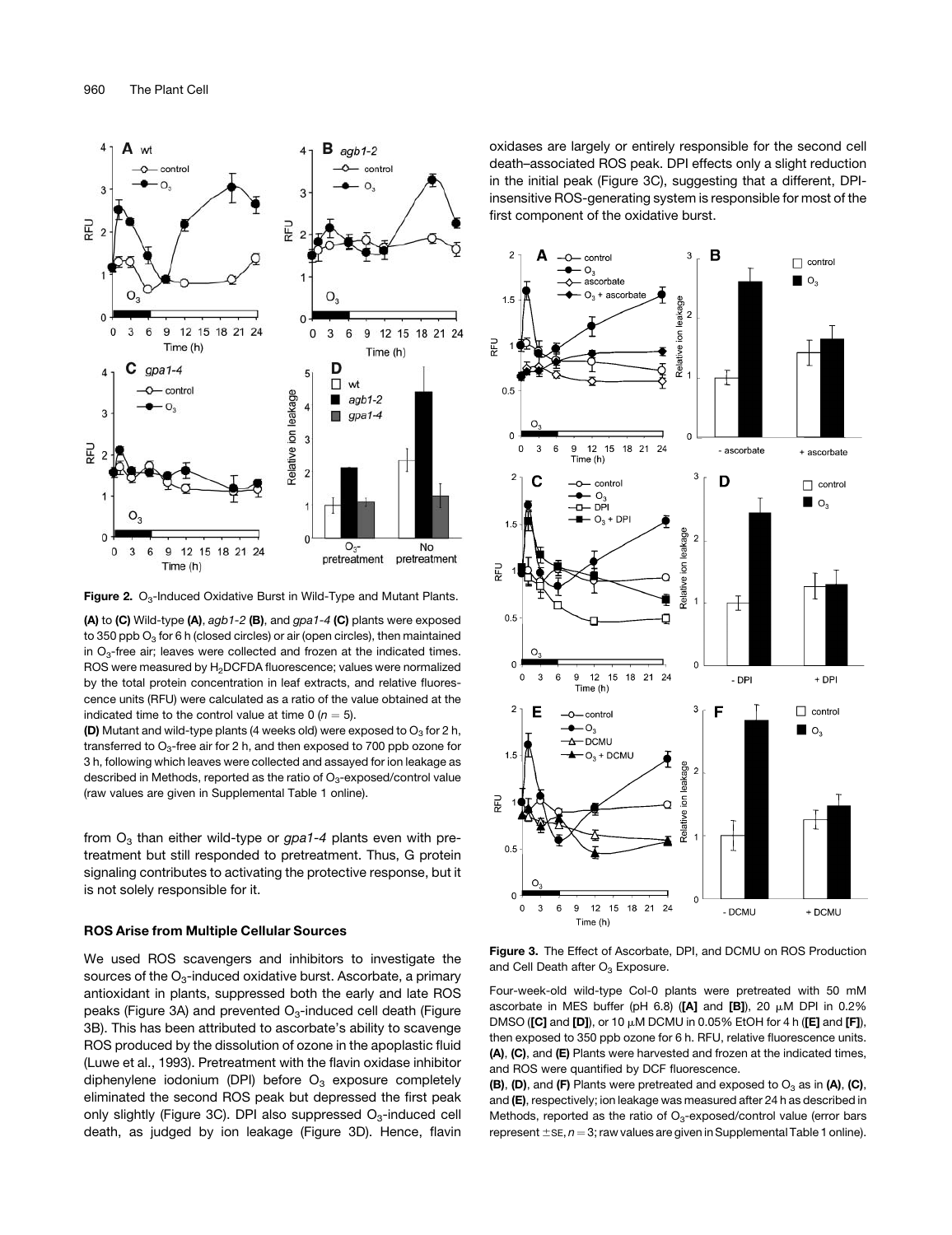Because ABA and light stress are known to elicit chloroplast ROS production (Karpinski et al., 1999; Zhang et al., 2001), we tested the effect of DCMU, an electron transport inhibitor, on the O3-induced oxidative burst. DCMU pretreatment inhibited both the early and the late  $O_3$ -induced ROS peaks and cell death, implicating chloroplastic ROS sources (Figures 3E and 3F). To further investigate the cellular sources of the early ROS peak, we exposed wild-type plants to 350 ppb  $O_3$  for various times, prepared and loaded epidermal peels with the H<sub>2</sub>DCFDA, and examined them by confocal microscopy. ROS fluorescence was first observed in the chloroplasts of stomatal guard cells and was detectable within 5 min (Figure 4; see Supplemental Figure 2 online). By 30 min, ROS-induced fluorescence was evident at the periphery of the epidermal pavement cells in immediate contact with guard cells that had fluorescing chloroplasts, suggesting that the guard cells were signaling to neighboring cells. By 60 min, there were large patches of fluorescing epidermal cells around the stomata, and these showed peripheral and chloroplast fluorescence as well as a more diffuse, cytoplasmic fluorescence.

Disrupting electron transport with DCMU inhibited guard cell chloroplast fluorescence (Figure 5A, 4); inhibiting flavin oxidases with DPI did not (Figure 5A, 5). Both DPI and DCMU treatment



Figure 4. Fluorescence Microscopic Imaging of ROS in Epidermal Cells.

Four-week-old wild-type plants were exposed to 350 ppb O<sub>3</sub> for the indicated times. Epidermal peels were loaded with H<sub>2</sub>DCFDA for 5 min, washed, and examined by confocal microscopy. For each time point, the panels show the cell structure of the tissue  $(A)$ , H<sub>2</sub>DCFDA fluorescence  $(B)$ , fluorescence (C), and H<sub>2</sub>DCFDA and chloroplast fluorescence images superimposed (D). Blue arrowheads indicate guard cells; white arrowheads indicate ROS-producing chloroplasts in guard cells (15 and 30 min) and epidermal cells (30 and 60 min). Experiments were repeated at least five times with similar results.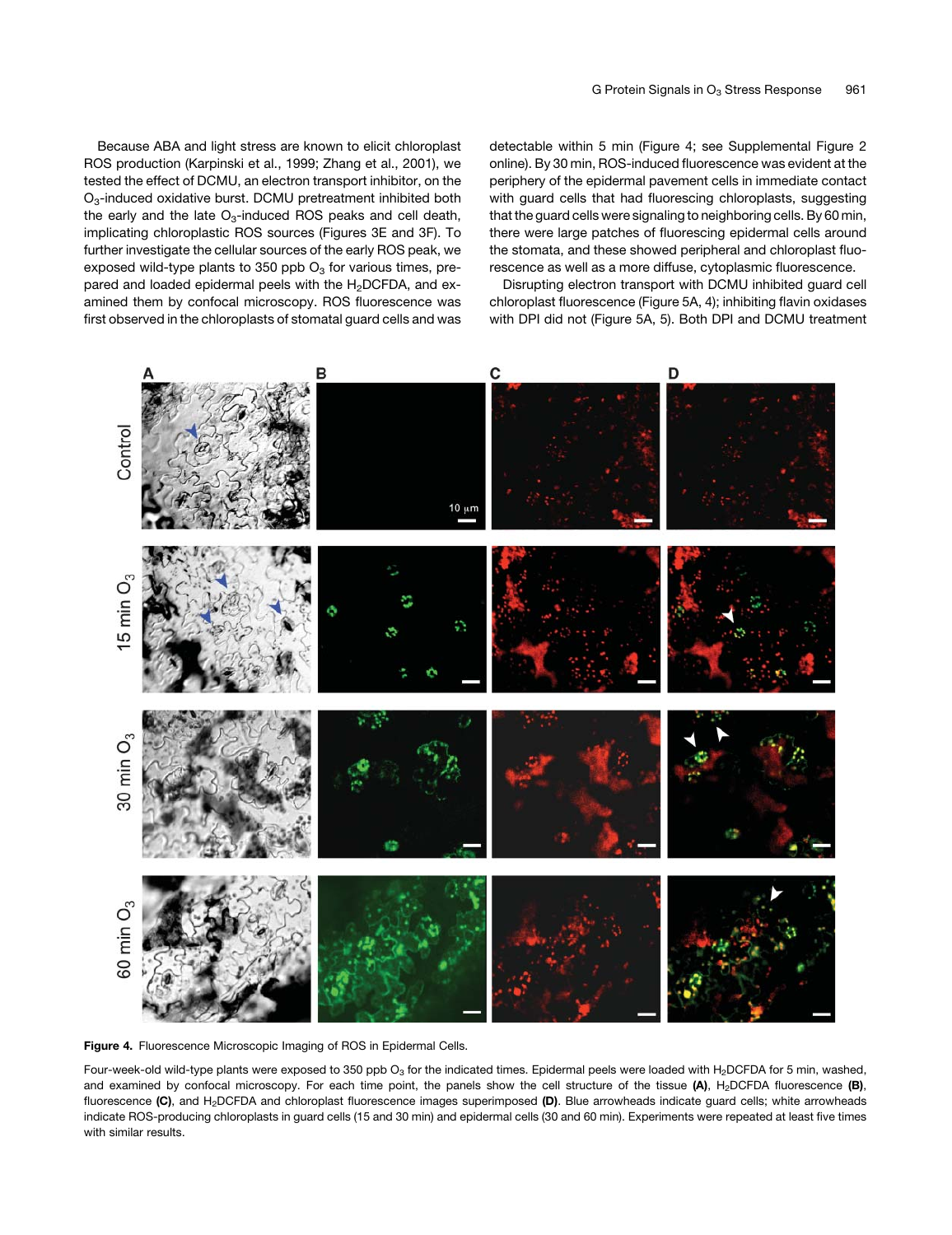

Figure 5. Fluorescence Microscopy Imaging of ROS in Epidermal Tissue.

(A) Four-week-old wild-type plants were exposed to O<sub>3</sub>-free air (1) or 350 ppb O<sub>3</sub> for 0.5 h (2) or 1 h (3) or pretreated with 10  $\mu$ M DCMU in 0.05% EtOH for 2 h (4) or 20  $\mu$ M DPI in 0.2% DMSO (5) then exposed to 350 ppb O<sub>3</sub> for 0.5 h. Epidermal peels were loaded with H<sub>2</sub>DCFDA for 5 min, washed, and examined by fluorescence microscopy. The yellow circle in (2) highlights a patch of fluorescing cells adjacent to a guard cell with highly fluorescent chloroplasts. (6) Epidermal peels were pretreated with SOD (400 units/mL) and catalase (300 units/mL), exposed to ozone for 0.5 h, then loaded with H<sub>2</sub>DCFDA for 5 min, washed, and examined. (7) to (9) Plants homozygous for the indicated mutations were exposed to O<sub>3</sub> for 1 h, and then epidermal peels were prepared as for wild-type plants.

(B) The percentage of 4-week-old wild-type and *atrboh* mutant plants with visible lesions 24 h after a 3-h exposure to 700 ppb O3.

(C) Ion leakage (see Methods) was assayed 24 h after a 6-h exposure of 4-week-old plants to 350 ppb O<sub>3</sub> (raw values are given in Supplemental Table 1 online). Experiments were repeated at least five times with similar results.

completely suppressed ROS-induced fluorescence in epidermal cells adjacent to guard cells, consistent with the postulated role of ROS in intercellular signaling (Levine et al., 1994; Allan and Fluhr, 1997). Further evidence that intercellular signaling requires ROS is provided by the ability of extracellular catalase and superoxide dismutase (SOD) to suppress the development of ROS fluorescence in pavement cells adjacent to stomatal guard cells (Figure 5A, 6). Insertion mutations in the *AtrbohD* and *AtrbohF* genes, which have been shown to be responsible for ROS production in response to pathogens (Torres et al., 2002), decreased the appearance of ROS fluorescence in cells adjacent to guard cells (Figure 5A, 7 to 9). The occasional small patches of ROS-fluorescent cells observed in the *atrbohF* single mutant are completely absent in the *atrbohD atrbohF* double mutant (Figure 5A, 9). We conclude that activation of both chloroplastic enzymes and membrane-bound NADPH oxidases in guard cells initiates the early component of the  $O<sub>3</sub>$ -induced oxidative burst and that both signals are required to elicit ROS production in adjacent cells.

Both inhibitor studies and genetic evidence from mutants show that extracellular ROS produced by guard cell NADPH oxidases encoded by the *AtrbohD* and *AtrbohF* genes propagate the ROS signal to neighboring cells to elicit the complete early component of the oxidative burst. Figure 5B further shows that the *atrboh*F single mutant and the *atrbohD atrbohF* double mutant are less susceptible to  $O<sub>3</sub>$ -induced tissue damage, as measured by ion leakage, than are wild-type plants or plants of the same ecotype that are homozygous for the *atrbohD* mutation. The observation that the double mutant consistently shows less damage by either criterion and that both single mutants show reduced ROS signaling between epidermal cells indicates that both proteins are involved. This is in agreement with the observation that DPI decreases  $O<sub>3</sub>$ -induced tissue damage and indicates that the AtrbohD- and AtrbohF-generated ROS contribute to cell death (Figure 3D). However, it is also possible that *atrbohD* and *atrbohF* mutations interfere with cell death by interfering with intercellular propagation of the ROS signal.

# The Early Component of the Oxidative Burst Requires Both G $\alpha$  and G $\beta$ , but the Late Component Requires Only the  $G_{\alpha}$  Subunit

We used fluorescence microscopy of H<sub>2</sub>DCFDA-loaded epidermal peels to compare the evolution of the oxidative burst in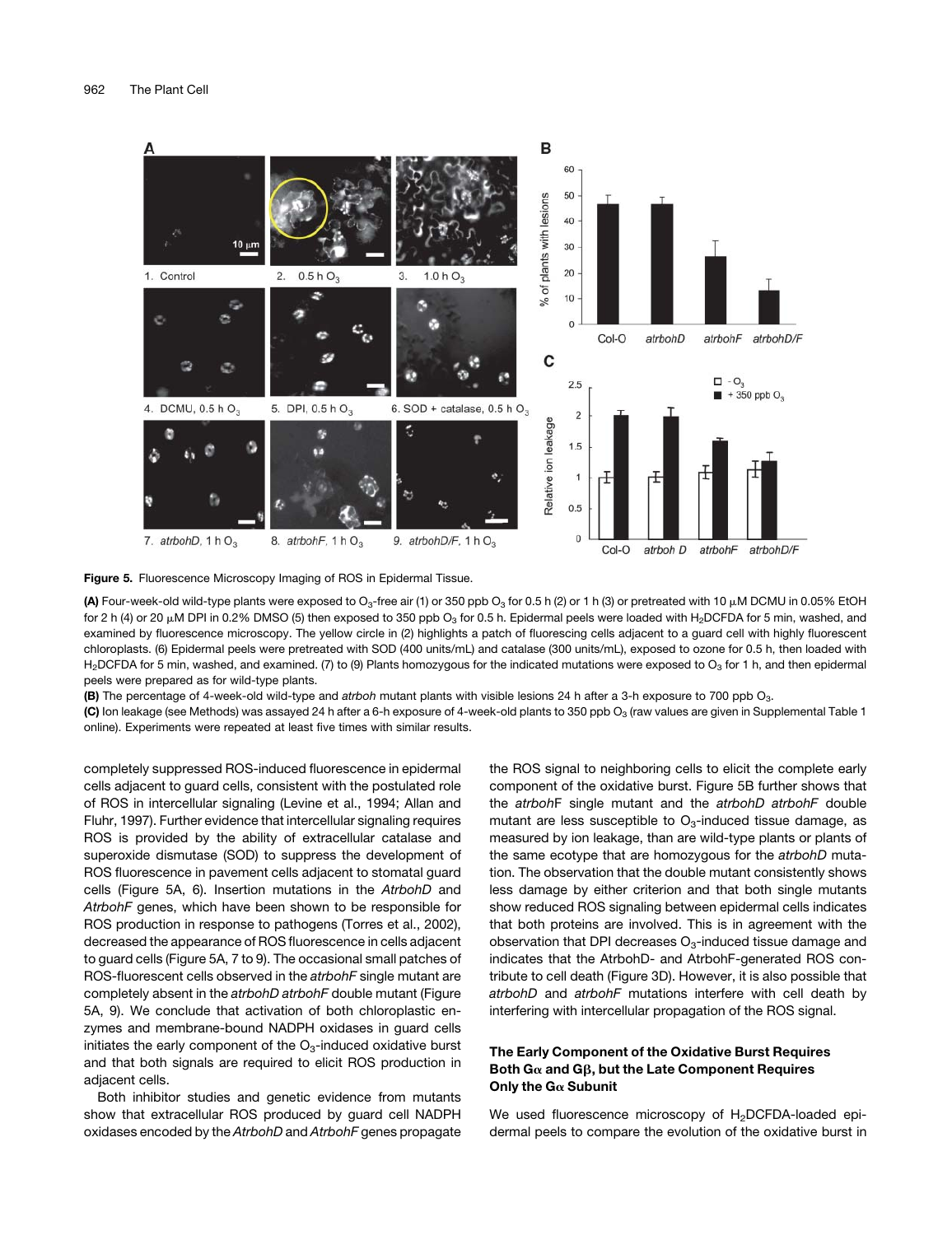wild-type, *gpa1-4*, and *agb1-2* plants during and after exposure to 350 ppb  $O_3$  for 6 h. In wild-type plants, the early component of the oxidative burst peaked at 1 h, then subsided by 3 h (Figure 6, wt). The late ROS burst began to develop at  $\sim$  9 h and arose from the epidermal cells but did not emanate from stomatal guard cells. Large patches of intensely fluorescent epidermal cells were observed at 20 h after the onset of  $O_3$  exposure, coincident with cell death and the development of large lesions in plants exposed to high O<sub>3</sub> levels (Figure 1). O<sub>3</sub> exposure of *gpa1-4* plants caused some intensification of guard cell chloroplast fluorescence; ROS fluorescence was not observed in guard cell membranes or in neighboring epidermal cells. Consistent with results obtained in whole leaf extracts (Figure 2), ROS fluorescence was also not detected in *gpa1-4* plants at later times. Thus, the initial chloroplastic component of the oxidative burst was markedly attenuated in plants lacking the  $Ga$  protein, and the late component



Figure 6. Fluorescence Imaging of ROS in Col-0, *gpa1-4*, and *agb1-2* Epidermal Tissue.

Four-week-old plants were exposed to 350 ppb  $O_3$ , then transferred to O<sub>3</sub>-free air. Epidermal peels were prepared at the indicated times as described in the legend to Figure 5 and examined by fluorescence microscopy. Experiments were repeated at least five times with similar results.

was completely absent. Moreover, *gpa1-4* plants show no membrane-associated fluorescence either early or late in the oxidative stress response.

Guard cell chloroplasts of the *agb1-2* mutant showed no increase in ROS production after 30 min of  $O<sub>3</sub>$  exposure. After 1 h, there were small patches of fluorescent epidermal cells, and chloroplast ROS fluorescence was detected in both guard cells and adjacent epidermal cells. At 3 and 9 h, *agb1-2* plants showed large patches of weakly fluorescing epidermal cells. Chloroplast fluorescence in epidermal cells, which have fewer but larger chloroplasts than guard cells in Arabidopsis (Pyke and Leech, 1994), was more intense in the *agb1-2* mutant than in wild-type plants. At 20 h after the onset of  $O_3$  exposure, the cellular distribution of ROS fluorescence in *agb1-2* plants resembled that in wild-type plants and often was more intense. We conclude that both the G $\alpha$  and G $\beta$  subunits of the heterotrimeric G protein are required to trigger fully the initial component of the oxidative burst but that only the  $G\alpha$  protein is required for the late oxidative burst associated with cell death. We further conclude that the resistance of the  $gpa1-4$  mutant to  $O<sub>3</sub>$ -induced cell damage is attributable to the defect in  $G_{\alpha}$ -mediated activation of cell deathassociated late component of the oxidative burst.

Leaves of *gpa1-4* plants exhibit a slight increase in the chloroplastic ROS signal 0.5 h after the onset of  $O_3$  exposure. This suggests that the G $\beta$  protein (or the G $\beta\gamma$  complex) can itself activate chloroplastic ROS production. The weakness of the ROS signal may be due to the low activity (or stability) of the  $G\beta$ protein (or the G $\beta\gamma$  complex) in the absence of the G $\alpha$  protein or it may have other causes. Because the late component of the oxidative burst develops normally in *agb1-2* plants, we conclude that the Ga/NADPH-oxidase signaling pathway is intact in *agb1-2* mutant plants and that its activation does not depend on either the presence of the G $\beta$  protein or the formation of the heterotrimeric G protein.

## **DISCUSSION**

Our results show that G protein signaling is required to activate the intracellular sources of ROS that contribute to the first component of the biphasic, stress-elicited oxidative burst in Arabidopsis. We make this inference from the observation that the first component of the biphasic oxidative burst is highly attenuated or absent in leaves of mutant plants lacking either the  $G\alpha$  protein or the G $\beta$  protein. Hence, maximal rapid activation of intracellular ROS production requires signaling through the heterotrimeric G protein. This, in turn, shows that the ROS produced by dissolution of  $O_3$  in the apoplastic fluid do not themselves penetrate cells to activate ROS-generating systems. Rather, the extracellular ROS activate the heterotrimeric G protein either directly or indirectly. The actual oxidation target may be the G protein itself, a receptor, or either a protein or a small molecule that generates a further signal.

Our results further show that the  $\alpha$  and  $\beta$  subunits of the Arabidopsis heterotrimeric G protein act both synergistically and separately in activating different intracellular ROS-generating systems. Guard cell chloroplasts are the first detectable ROS source in wild-type plants. A modest early  $O<sub>3</sub>$  increase in ROS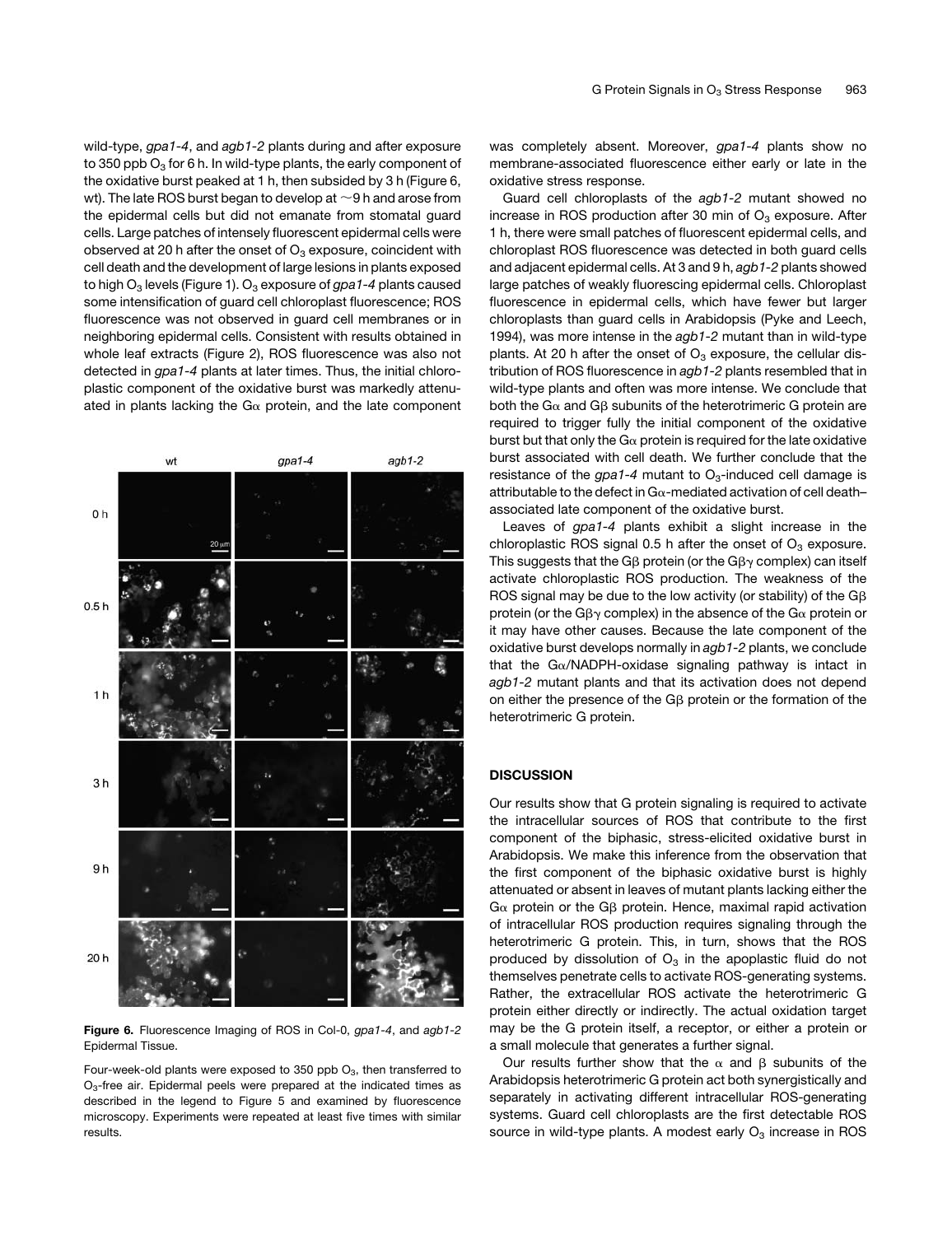production by guard cell chloroplasts is observed in *gpa1-4* mutant plants but not in *agb1-2* mutant plants. This observation suggests that the G $\beta$  protein, presumably as part of the G $\beta\gamma$ complex (Kato et al., 2004), activates the chloroplastic source of ROS, albeit weakly. However, full activity of G<sub>B</sub> protein (or possibly its stability or that of the  $G\beta\gamma$  complex) depends on the presence of the  $G\alpha$  protein.

By contrast, ROS production is not observed in chloroplasts early in the O<sub>3</sub> response of *agb1-2* mutant plants. Instead, there is a modest increase in peripheral, presumably membraneassociated ROS production early in the response. However, the *agb1-2* mutant develops the late, DPI-inhibitable ROS peak. Thus,  $G_{\alpha}$  signals to targets in membranes, but not in chloroplasts, and  $G\alpha$  signaling is independent of the ability to form the heterotrimer. Taken together, these observations imply that the  $G\alpha$  and  $G\beta\gamma$  signals act both separately and synergistically.

The initial production of endogenous ROS is rapid: guard cell chloroplast fluorescence, as well as some membrane fluorescence, is already quite marked by 15 min after the onset of  $O<sub>3</sub>$ exposure (Figure 4). We have observed H<sub>2</sub>DCFDA fluorescence within 5 min after the onset of  $O_3$  exposure and within a minute after the addition of  $H_2O_2$  to epidermal peels preloaded with H<sub>2</sub>DCFDA (see Supplemental Figure 2 online), strongly suggesting that the initial phase of the oxidative burst is triggered directly by G protein–mediated signaling. It has been reported that guard cell ROS production can be detected within seconds after the application of H2O2 to tobacco (*Nicotiana tabacum*) epidermal peels (Allan and Fluhr, 1997).

## Late Cell Death Component of the Oxidative Burst

The late component of the oxidative burst does not occur in the *gpa1-4* mutant, but the timing and magnitude of the late component of the oxidative burst are unaffected by the absence of the  $G\beta$  protein. Thus, of the three G protein subunits, the G $\alpha$  subunit is both necessary and sufficient for the late oxidative burst. The late component of the oxidative burst clearly differs from the early component in its cellular origins. The  $Ga$ -stimulated membraneassociated ROS production makes only a small contribution to the early, largely chloroplast-generated component of the oxidative burst in whole leaf tissue but is responsible for most or all of the late burst. Hence, the cell death signaling system is intact in plants that express the  $G\alpha$ , but not the  $G\beta$ , protein.

However, because many hours elapse between the initial rapid component of the oxidative burst and the late component, the G protein may act both directly, as discussed below, and indirectly through its effect on gene expression. The differences in the expression profiles of the  $G\alpha$  and  $G\beta$  genes also suggest that the genes themselves respond to different regulatory signals: the  $G\alpha$ gene is expressed both early and later in the stress response, whereas the G $\beta$  gene is expressed only during the early part of the response. The  $O_3$  resistance of the  $gpa1-4$  mutant is consistent with the postulated role of the  $Ga$  protein in activating membrane-bound NADPH oxidases to produce damaging levels of ROS (Suharsono et al., 2002). The association of cell death with ROS production by membrane-bound NADPH oxidases is further supported by the observation that mutants lacking either the AtrbohD, the AtrbohF, or both NADPH oxidase proteins lack the late oxidative burst (J.H. Joo and N.V. Fedoroff, unpublished data) and that *atrbohF* mutants and *atrbohD atrbohF* double mutants are more resistant to  $O_3$  than wild-type plants of the same ecotype (Figure 5B). These results extend previous observations, made at lower concentrations of O<sub>3</sub>, that the *gpa1-4* mutant does not exhibit the epinastic response of wild-type leaves (Booker et al., 2004).

Molecular connections between the  $Ga$  protein and the NADPH oxidase are not yet completely defined, but it has been reported that  $G_{\alpha}$  acts through the small GTPase Rac and Rop, a small RHO-like protein (Baxter-Burrell et al., 2002; Suharsono et al., 2002). There is evidence that Rac is activated by phosphatidic acid (PA) (Suharsono et al., 2002; Park et al., 2004), and it has also been reported that  $G\alpha$  interacts with and inhibits phospholipase  $D\alpha$  (Zhao and Wang, 2004). The PA generated by phospholipase D $\alpha$  upon activation and dissociation of G $\alpha$  inhibits the activity of the *ABI1*- and *ABI2*-encoded phosphatases, which negatively regulate ABA signaling through the stress-activated MAPK cascade (Zhang et al., 2004). The observations that PA both increases and decreases ROS-associated cell death may find its explanation in the balance between the signaling and cell death roles of ROS (Zhang et al., 2003; Park et al., 2004).

# Intercellular Signaling in the Early Component of the Oxidative Burst

ROS produced by membrane-associated NADPH oxidases are necessary for the propagation of the early component of the oxidative burst from its source in guard cells to neighboring cells. Elevated ROS levels are detectable in the membranes and chloroplasts of epidermal pavement cells in immediate contact with each guard cell within 30 min. By 1 h after the onset of  $O_3$ exposure, there are large patches of pavement cells, all showing ROS production from chloroplasts, membranes, and other cytoplasmic sources.

Several kinds of evidence support the interpretation that ROS are either the intercellular signals or part of the intercellular signaling system, as diagrammed in Figure 7. Addition of SOD and catalase to reduce extracellular superoxide and hydrogen peroxide suppresses ROS production in epidermal cells adjacent to guard cells. DPI, a flavin oxidase inhibitor, abrogates the increase in ROS in cells adjacent to guard cells but does not affect ROS production by guard cell chloroplasts. Finally, mutations in both the *AtrbohD* and *AtrbohF* genes, both of which have been implicated in the oxidative burst triggered by pathogens and ABA (Torres et al., 2002; Kwak et al., 2003), each markedly reduces fluorescence in cells adjacent to guard cells, whereas a double mutant plant exhibits only chloroplast fluorescence (Figure 5). Thus, ROS production by membrane-bound NADPH oxidases is required for activating cytoplasmic ROS production in neighboring cells but not in guard cells. The *gpa1-4* mutant lacking the Ga protein exhibits no membrane fluorescence at any time during the oxidative stress response, implying that the  $G_{\alpha}$  is absolutely required for activation of the DPI-inhibitable membrane-bound ROS-generating system and underscores its importance in communicating to adjacent epidermal cells. We conclude that membrane-bound NADPH oxidases participate in ROS signaling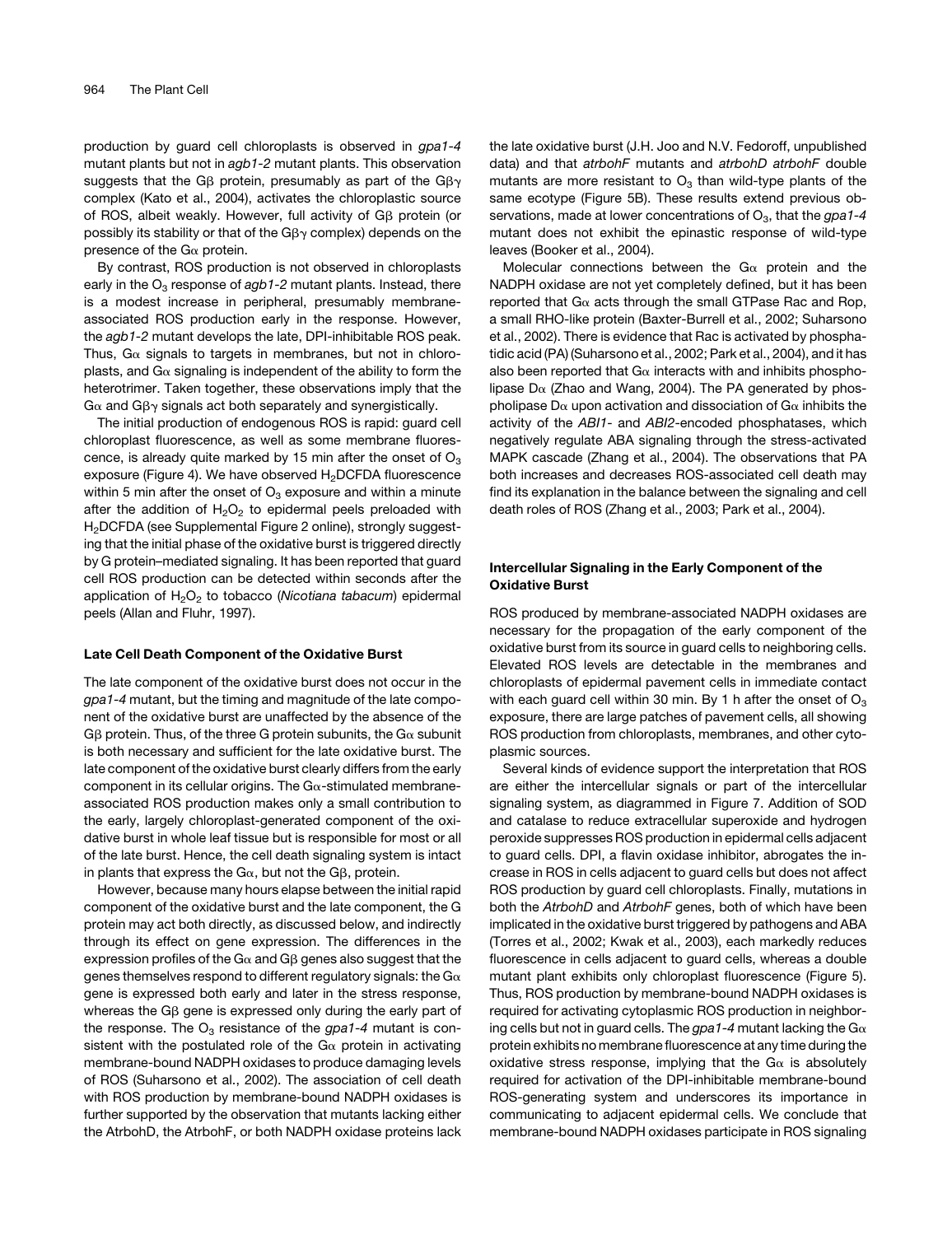

Figure 7. Diagram of ROS Signaling in Leaf Epidermal Tissue Exposed to O<sub>3</sub>.

(A) Oxidative stress activates G protein signaling to guard cell chloroplasts and membranes. Ascorbate, a ROS scavenger, suppresses accumulation of the initial oxidative species from  $O_3$ , whereas DCMU inhibits electron transport in the chloroplasts.

(B) The diagram shows signal propagation in the early oxidative burst. Activation of membrane-bound NADPH oxidases (AtrbohD and AtrbohF), inhibitable by DPI, produces extracellular superoxide (ʿO $_2$ ¬), which rapidly dismutates to hydrogen peroxide (H $_2$ O $_2$ ). Reduction of extracellular ROS by SOD and catalase prevents propagation of the ROS signal to epidermal cells adjacent to guard cells. ROS signaling to neighboring cells is represented as occurring by the same mechanisms.

early in the oxidative stress response, in addition to their independent role in cell death–associated ROS production (Dat et al., 2003). The observation that the guard cell chloroplast oxidative burst is activated even when the membrane-bound enzymes are inhibited or absent implies that communication of the oxidative stress signal to chloroplasts does not depend on activation of the membrane-associated oxidases.

Several observations suggest that the chloroplastic ROS signal contributes to activating the membrane-associated NADPH oxidases in intercellular signaling during the early component of the oxidative burst. DCMU suppresses chloroplastic ROS production but does not interfere with ROS production in the cytoplasm and membranes of guard cells. Nonetheless, DCMU largely suppresses the spread of the ROS signal between cells, even when cells are supplemented with NADPH, the electron donor for the membrane-bound oxidases (see Supplemental Figure 3 online). Thus, the early ROS burst from chloroplasts appears to be necessary for propagation of the ROS signal throughout the epidermal layer during the initial component of the oxidative burst.

These results establish that ROS signaling from the chloroplast is central to the  $O_3$ -induced oxidative stress response, as it has been shown to be for light and wound stress signaling (Fryer et al., 2002, 2003; Chang et al., 2004). Analysis of gene expression profiles during the  $O_3$ -induced oxidative stress response has revealed the coordinate upregulation and downregulation of genes coding for proteins that are targeted to and function in chloroplasts (Mahalingam et al., 2005). Strikingly, there is a set of rapidly upregulated nuclear genes whose promoters show a significant overrepresentation of the light-regulated T box motif (ACTTG) first identified through analysis of the nuclear gene encoding a subunit of the chloroplast glyceraldehyde-3-phosphate dehydrogenase gene (Chan et al., 2001; Mahalingam et al., 2005). Because light stress induces ROS production, redox signals are likely common intermediaries in chloroplast signaling to nuclei in both light and oxidative stress (Fryer et al., 2002). The sharp delimitation of the subcellular ROS-generating compartments suggests that ROS signals are rapidly quenched in the reducing environment of the cell. This, in turn, suggests that redox signals are either transmitted between cellular compartments by redox-sensitive proteins, such as protein disulfide isomerases, or translated into other types of signals by redoxsensitive proteins, such as redox-regulated kinases.

Biochemical changes that occur early in the oxidative stress response increase the ability of plants to withstand subsequent stress. Exposure of plants to a brief, nondamaging dose of  $O<sub>3</sub>$ decreases subsequent cell damage from a higher  $O<sub>3</sub>$  dose. The  $a$ gb1-2 plants were more sensitive to tissue damage from  $O<sub>3</sub>$ than wild-type plants; preliminary observations suggest that they exhibit a weaker transcriptional response for several genes that encode enzymes involved in redox homeostasis, such as ascorbate peroxidase and glutathione *S*-transferase (J.H. Joo and N.V. Fedoroff, unpublished data). It has been reported that mutations that decrease catalase activity increase the susceptibility of tobacco to oxidative burst–triggered cell death in response to high light stress (Dat et al., 2003). Thus, it is likely that early heterotrimeric G protein–mediated signaling contributes to activating the changes in gene expression that have been designated the defense response or cross-tolerance (Bowler and Fluhr, 2000).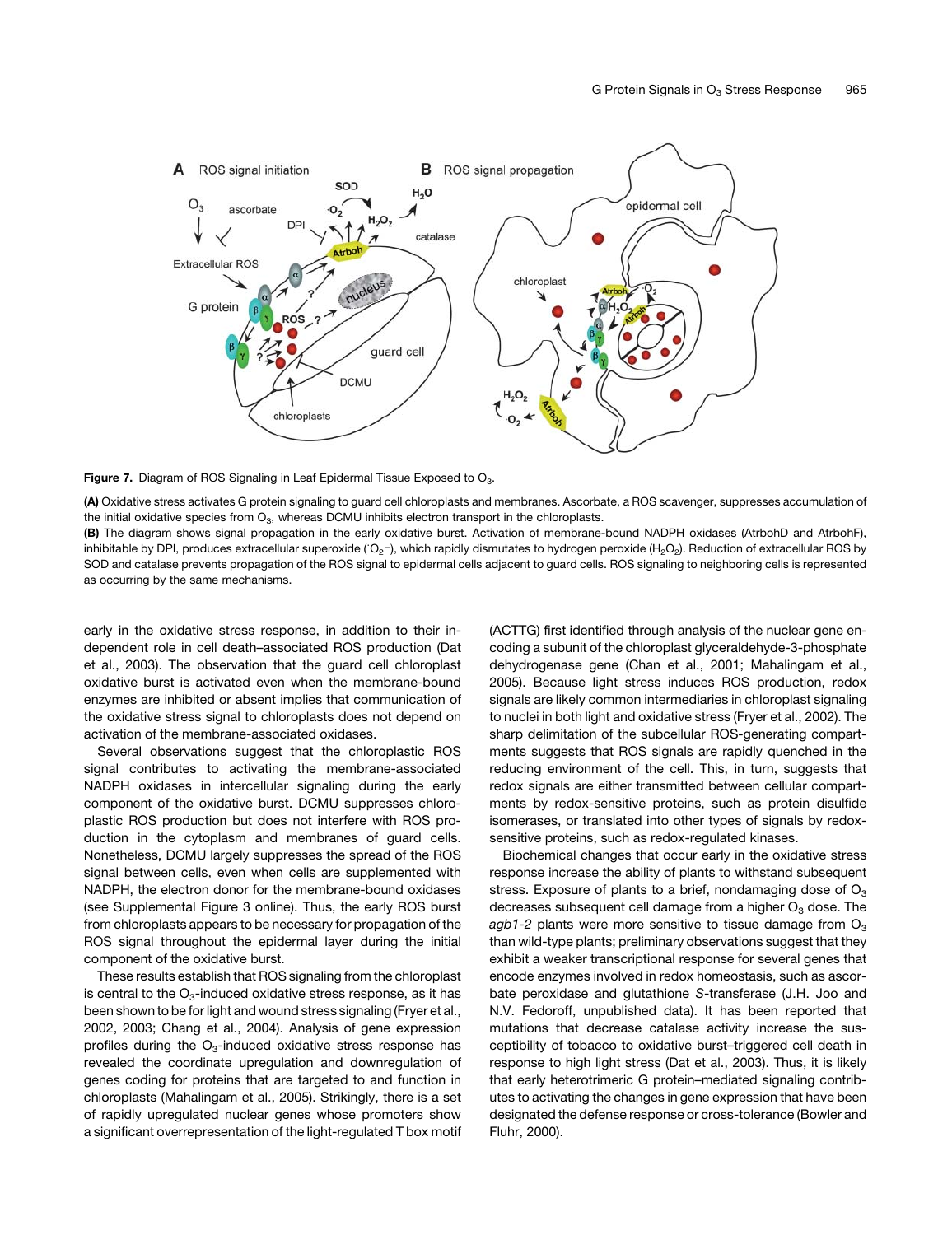However, there are also G protein–independent signals in the oxidative stress response, as evidenced by the fact that the *agb1-2* mutant developed some cross tolerance in these experiments. Preliminary transcript analysis indicates that some  $O<sub>3</sub>$ -responsive genes are relatively unaffected by the G protein mutations, whereas others are markedly affected (J.J. Joo and N.V. Fedoroff, unpublished data) and stress MAPKs are activated after  $O_3$  exposure in both G protein mutants, albeit somewhat less markedly than in wild-type plants (S. Wang and N.V. Fedoroff, unpublished data). The hypersensitivity of the  $a$ gb1-2 mutant to  $O_3$  damage may be explained, therefore, by a suboptimal activation of defense response genes, combined with an unaltered or somewhat intensified  $Ga$ -mediated cell death response. However, it is also possible that the G $\beta$  protein (or the  $G\beta\gamma$  complex) serves as a negative regulator of cell death, actively inhibiting expression of cell death genes or activation of cell death proteins.

#### Stress Signaling to Chloroplasts

Although there is ample evidence supporting the central importance of the photosynthetic apparatus in stress responses to excess light and biotic and abiotic stresses, how signals reach the chloroplasts is not understood (Mullineaux et al., 2000; Mullineaux and Karpinski, 2002). This observation of a markedly attenuated early oxidative burst in plants with G protein mutations implies that the ROS generated upon dissolution of  $O_3$  in the plant's apoplastic fluid do not enter the cell and act directly on chloroplasts, nor do they directly activate membrane-bound NADPH oxidases. One possibility is that the G protein itself is redox regulated. It has been reported, for example, that two mammalian G $\alpha$  proteins, G $\alpha_i$  and G $\alpha_o$ , are directly regulated by ROS (Nishida et al., 2000). H<sub>2</sub>O<sub>2</sub> treatment of the G $\alpha$  subunit activates it, as judged by the  $H_2O_2$  dose-dependent increase in its affinity for GTP, and activates  $G\beta\gamma$  signaling through PI(3) kinase to downstream kinases (Nishida et al., 2000). Alternatively or in addition, ROS may initiate signaling by directly modifying other membrane-bound proteins that normally respond to hormone signals, such as ABA. It has been reported that  $H<sub>2</sub>O<sub>2</sub>$ , whose production is activated by ABA, activates plasma membrane–bound Ca<sup>2+</sup> channels (Pei et al., 2000). Also, phosphatases generally contain active site sulfhydryl residues that are very sensitive to oxidation (Rhee et al., 2000), and both the ABI1 and ABI2 phosphatases have been reported to be inactivated by oxidation (Meinhard and Grill, 2001; Meinhard et al., 2002). The ABI1 and ABI2 phosphatases are also potential intermediaries in G $\alpha$  protein signaling because G $\alpha$  regulates phospholipase D activity, which in turn regulates the activity of the ABI-encoded phosphatases that negatively regulate signaling through the stress-activated MAPK kinase cascade (Zhang et al., 2004).

The role of the G $\beta$  protein (or the G $\beta\gamma$  complex), which appears to be required for activating ROS production by chloroplasts, is a challenging area for further investigation. The  $G\beta\gamma$  complex is known to have many targets in mammalian systems (Offermanns, 2003), among which are calcium channels (Herlitze et al., 1996; Hummer et al., 2003; Wolfe et al., 2003). Calcium signaling is central to plant stress responses (Knight et al., 1996, 1997; Klusener et al., 2002), and recent work on PPF1, a chloroplastlocalized  $Ca^{2+}$  ion channel, suggests that it functions to inhibit programmed cell death in apical meristems (Li et al., 2004). However, there are many calcium channels in plants cells, and whether heterotrimeric G proteins participate in their regulation remains to be elucidated (White, 2000).

#### Function of the Arabidopsis Heterotrimeric G Protein

Previous studies on null mutations in the Arabidopsis genes coding for the G $\alpha$  and G $\beta$  proteins have provided evidence that the G protein is involved in a pathway that determines sensitivity to auxin (Ullah et al., 2001, 2003) and in ABA-mediated inhibition of stomatal opening (Wang et al., 2001). Additional evidence that the heterotrimeric G protein is involved in ABA signaling comes from reports that  $G_{\alpha}$  interacts directly with AtPirin1, a cupin domain protein, to regulate seed germination (Lapik and Kaufman, 2003) and with phospholipase  $D\alpha$ 1, as noted above (Zhao and Wang, 2004). ROS production is necessary for both ABA and auxin signaling (Pei et al., 2000; Joo et al., 2001). Stomatal closure and plasma membrane calcium channel activation are reduced in *atrbohD atrbohF* double mutants but can be restored with  $H_2O_2$ , suggesting that ROS serve as second messengers in ABA signaling (Kwak et al., 2003). However, it has also been reported that ABA activates ROS production by guard cell chloroplasts, in addition to the membrane-bound NADPH oxidases (Zhang et al., 2001; Kwak et al., 2003).

These experiments reveal that oxidizing conditions trigger a pattern of rapid intracellular ROS production in guard cells that is similar to that seen with ABA. They show that activation of the membrane-bound NADPH oxidase system requires the presence of the  $Ga$  subunit of the heterotrimeric G protein, an observation consistent with the results of studies on the effects of  $G\alpha$  mutations on disease resistance in rice (Suharsono et al., 2002). They reveal that activation of chloroplast ROS production in response to oxidizing conditions is mediated by the heterotrimeric G protein and is required for intercellular signaling from guard cells to adjacent cells. They further show that intercellular signaling is mediated by ROS produced by the *AtrbohD*- and *AtrbohF*-encoded NADPH oxidases. Finally, these studies show that the late cell death–associated component of the oxidative burst requires only the  $G\alpha$  subunit of the heterotrimeric G protein.

These results suggest that the role of both G protein and ROS signaling in the oxidative stress response and in ABA-mediated responses is significantly more complex than presently envisioned. Oxidation at the cell surface either directly or indirectly activates the heterotrimeric G protein, subcomponents of which differentially activate ROS production in different cellular compartments. ROS produced at the cell surface by membranebound NADPH oxidases act on guard cell plasma membrane calcium channels (Kwak et al., 2003) and stimulate ROS production in adjacent cells. Thus, cell surface ROS both feed back to influence the physiological state of the guard cell and serve as an intercellular signal. Our results suggest that chloroplast ROS production also influences ROS production at the cell surface and intercellular ROS signal production. Chloroplast signaling to the nucleus is well known but poorly understood (Pfannschmidt et al., 2001; Pfannschmidt, 2003). In view of the fact that cells are highly reducing environments, it appears likely that redox signals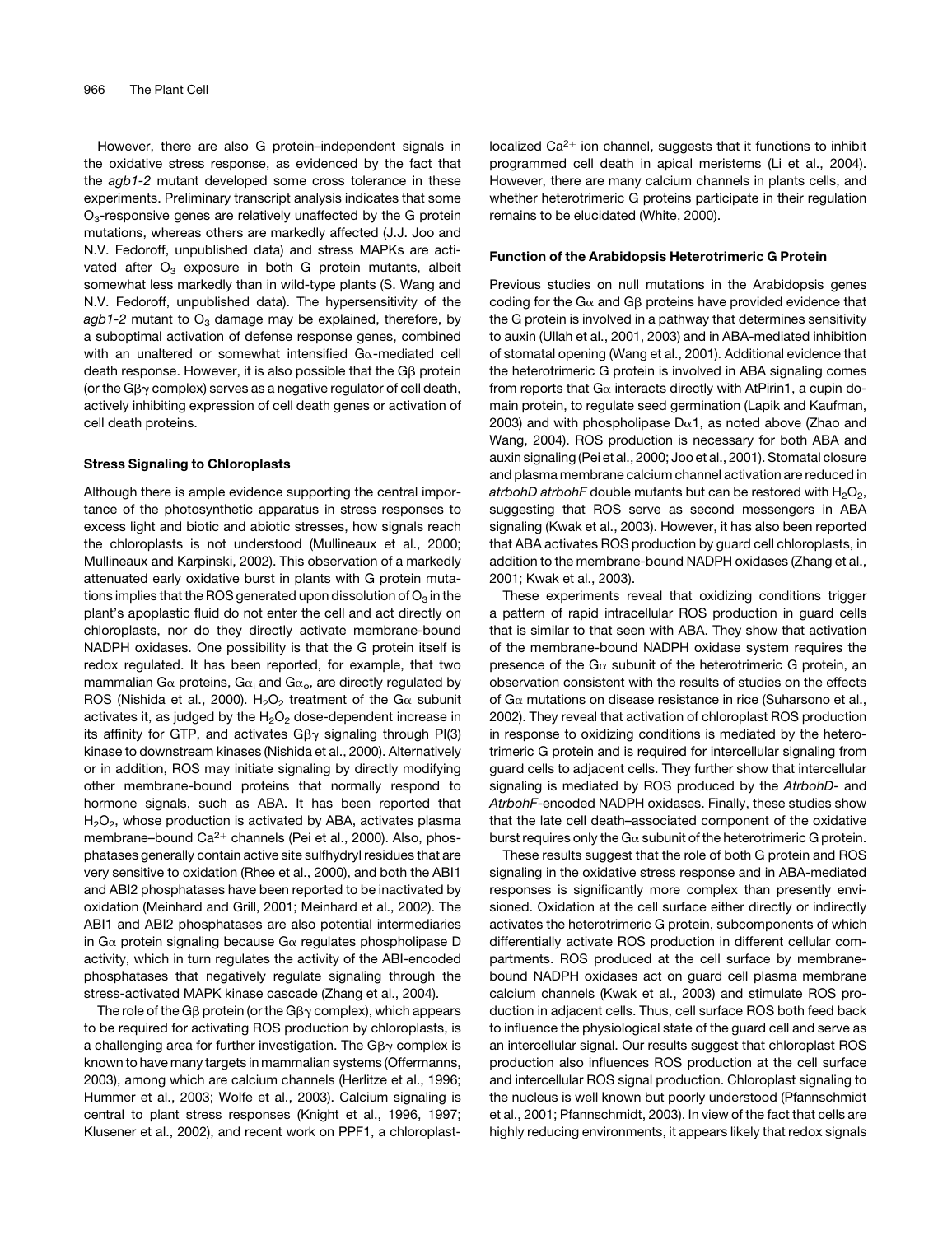arising from chloroplasts are translated into other types of signals either through redox-sensitive kinases (Aro and Ohad, 2003) or by activation of other signaling mechanisms.

# **METHODS**

## Plant Materials, Growth Conditions, and  $O_3$  Treatment

*Arabidopsis thaliana* Col-0 plants were used in this study; the *gpa1-4* and *agb1-2* are previously characterized transcript-null mutants in the Col-0 background (Jones et al., 2003; Ullah et al., 2003). *dSpm* transposon insertions in *AtrbohD* and *AtrbohF* genes in Col-0 plants were identified by Torres et al. (2002), who also constructed the *atrbohD atrbohF* double mutants.

Plants were grown in MetroMix 200 (Scotts-Sierra Horticultural Products Company, Marysville, OH) in 5-cm pots (50 per flat) at 65% humidity under fluorescent light at 30 W/m2/s with a 14-h-light/10-h-dark photoperiod for 4 to 4.5 weeks. For  $O_3$  exposure, 4-week-old plants were transferred to an  $O_3$  fumigation chamber and exposed to 350  $\pm$  50 ppb  $O_3$ for 6 h or to 500  $\pm$  50 ppb or 700  $\pm$  50 ppb ozone for 3 h. The O<sub>3</sub> levels were selected based on their ability to either alter physiological functions, including transcript levels with minimal tissue damage, or to differentiate among the G protein mutant and wild-type plants based on tissue damage. Ozone was generated using an ozone generator (model 2000; Jelight Company, Irvine, CA) and monitored with an ozone monitor (model 450; Advanced Pollution Instrumentation, San Diego, CA). Control plants were transferred to an adjacent chamber under identical growth conditions except for the  $O_3$  treatment. Entire rosettes were harvested at different times after ozone treatment, frozen, and kept at  $-80^{\circ}$ C for subsequent analysis.

#### Quantification of Tissue Damage

To assess the formation of visible lesions, wild-type, *agb1-2*, and *gpa1-4* plants were exposed to 500 or 700 ppb  $O_3$  for 3 h, then transferred to  $O_3$ -free air. At 24 h after the onset of  $O_3$  exposure, plants were examined for visible lesions; plants with lesions were photographed with a digital camera (Progres 3012; Kontron America, San Diego, CA), and the number of plants showing visible lesions was recorded. To measure tissue damage by ion leakage, 18 leaves from two plants were collected at the times indicated in each figure, rinsed with distilled water, then shaken in 25 mL of distilled water on a rotary shaker at 100 rpm for 4 h at room temperature. The conductivity of the wash solution ( $\mu$ S/cm) was determined using a Corning 316 conductivity meter (Corning, Big Flats, NY). The total ion content was obtained by determining the conductivity of the same leaf-containing solution after autoclaving (raw average values for three replicate measurements are given in Supplemental Table 1 online). Ion leakage per milligram of wet weight was calculated by dividing the conductivity of the solution before autoclaving by the conductivity of the solution after autoclaving and dividing the value by sample weight. Relative ion leakage is the ratio of the value obtained with leaves from treated plants to the value obtained with leaves from untreated control plants. Cell death was detected histochemically by Trypan Blue staining. Detached leaves were covered with an alcoholic lactophenol Trypan Blue mixture (30 mL ethanol, 10 g phenol, 10 mL  $H<sub>2</sub>O$ , 10 mL glycerol, 10 mL of 10.8 M lactic acid, and 10 mg of Trypan Blue), placed in a boiling water bath for 3 min, left at room temperature for 1 h, then transferred to a chloral hydrate solution (2.5 g/mL), and boiled for 20 min for destaining.

## ROS Assays

Frozen plant tissue was hand ground in liquid nitrogen; the powder was weighed and immediately taken up in 10 mM Tris-HCl buffer, pH 7.3. The extract was centrifuged twice at 15,000 rpm for 5 min. ROS production was assayed by adding 100 mM H<sub>2</sub>DCFDA in DMSO to a final concentration of 10  $\mu$ M and measuring fluorescence using a VersaFluor fluorometer (Bio-Rad, Hercules, CA). Because there are indications that the H<sub>2</sub>DCFDA is not completely specific for ROS (Myhre et al., 2003), we performed each measurement on equal aliquots, to one of which we added catalase (300 units/mL). We then subtracted the catalaseinsensitive background from each experimental value. Preliminary experiments (see Supplemental Figure 4 online) established that almost all of the ROS in the plant extracts was catalase-sensitive, indicating that the predominant ROS is  $H_2O_2$ . Total protein was quantified using a Bio-Rad DC protein assay kit. The average fluorescence value obtained from three successive measurements was divided by the protein content and expressed as relative fluorescence units per milligram of protein. These values were then expressed as a ratio of relative fluorescence units obtained with  $O_3$ -exposed and control plants.

#### **Microscopy**

Fluorescence microscopic observations were performed as described, with slight modifications (Zhang et al., 2001). Four-week-old wild-type plants were exposed to 350 ppb  $O_3$  for the indicated times. Epidermal peels were removed from the abaxial surface of each leaf and placed in a small Petri dish containing 10 mM MES-KCl, pH 7.2, for 5 min. The cells of epidermal peels are viable and the guard cells are physiologically responsive under these conditions, as shown by vital dye staining, and the responsiveness of guard cells to light and ABA (see Supplemental Figure 5 online). For chemical treatment, epidermal tissues stabilized with 10 mM MES-KCl for 2 h were transferred to fresh buffer with and without DCMU (10  $\mu$ M in 0.05% EtOH; Sigma-Aldrich, St. Louis, MO), DPI (20  $\mu$ M in 0.2% DMSO; Sigma-Aldrich), NADPH (200  $\mu$ M in H<sub>2</sub>O), SOD (400 units/ mL; Sigma-Aldrich), and catalase (300 units/mL; Sigma-Aldrich) for another 2 h, then exposed to  $O_3$  for the time indicated in each experiment. The epidermal strips were then transferred to 100  $\mu$ M H<sub>2</sub>DCFDA in 10 mM Tris-HCl, pH 7.2, in the dark for 5 min. Excess  $H_2$ DCFDA was removed by washing with the same buffer. Fluorescence was observed with an Olympus FV300 laser scanning confocal microscope (Olympus America, Melville, NY), with the following settings: excitation, 488 nm; emission, 530 nm. Chloroplasts were excited with a green helium-neon laser with emission collected after filtering through a 660 long-pass filter. Images were taken and Olympus FV300 software was used for analysis (version 4.0). H2DCFDA fluorescence was also observed using a Zeiss Axioskop 7082 fluorescence microscope (Carl Zeiss, Thornwood, NY) with the following settings: excitation, 500 nm; emission, 535 nm. Images were captured with a SenSys CCD camera system, and IPLab software was used for analysis (version 1.1.5; Scanalytics, Fairfax, VA).

#### RNA Preparation and Analysis

Leaf tissue for RNA isolation was harvested in liquid nitrogen and stored at  $-80^{\circ}$ C. Total RNA was isolated with the Qiagen RNeasy plant mini kit (Valencia, CA), quantified spectrophotometrically at 260 nm. Reverse transcription and PCR were performed using 1  $\mu$ g of total RNA and the Qiagen One-Step RT-PCR kit according to the manufacturer's instructions. PCR reactions were run for 25 or 28 cycles, which was determined in preliminary experiments to be in the linear range for these cDNA concentrations. Oligonucleotides for primers were purchased from Integrated DNA Technologies (Coralville, IA), using sequence data from the National Center for Biotechnology Information database. The following gene-specific primers were used for PCR amplification: GPA1, 5'-ATGGGCTTACTCTGCAGTA-3' and 5'-CATAAAAGGCCAGCCTCC-AGT-3'; AGB1, 5'-TCAAATCACTCTCCTGTGTCCTCC-3' and 5'-TGTC-TGTCTCCGAGCTCAAAGAACG-3'.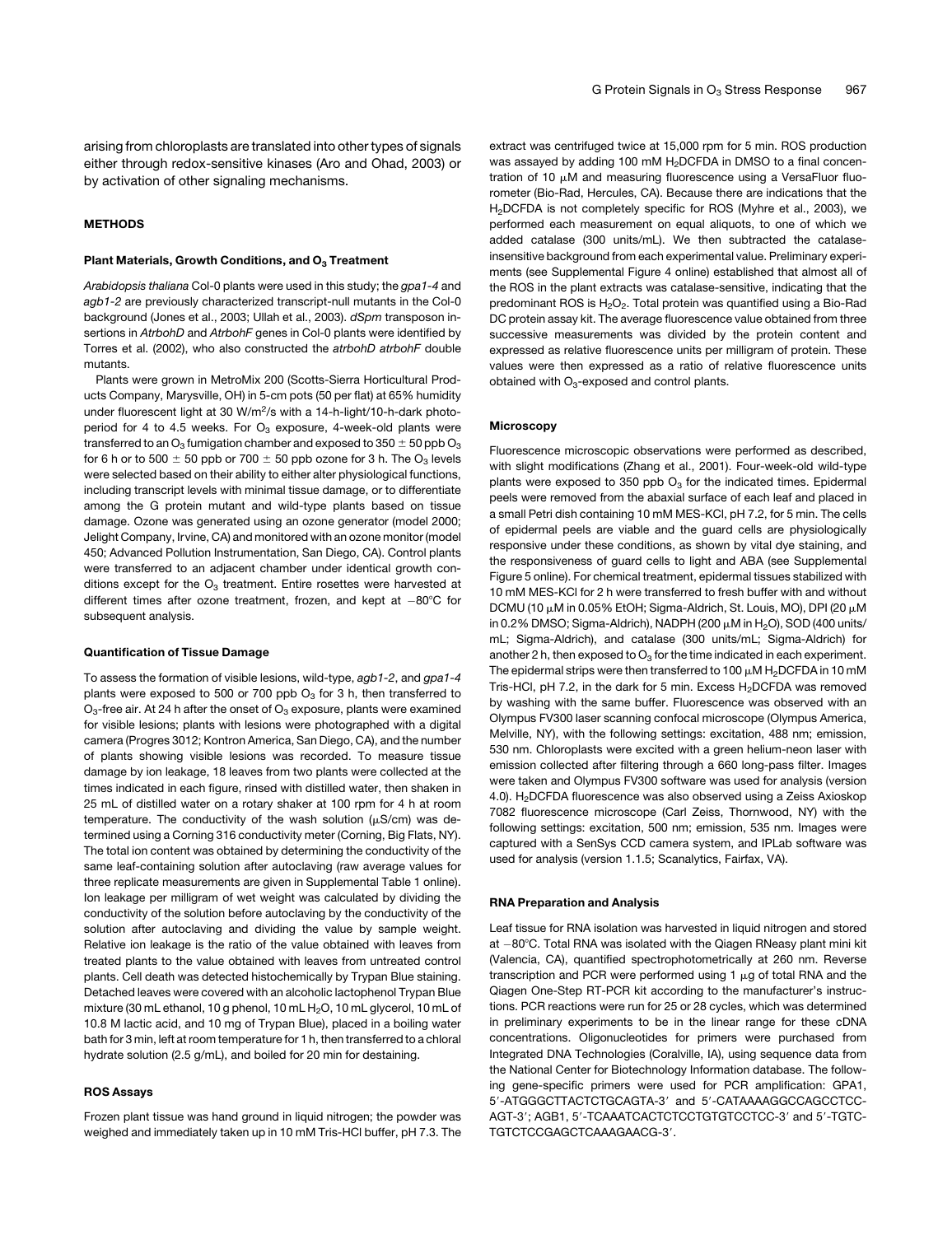#### Protein Analysis

Membrane proteins were extracted using a buffer containing 50 mM Tris-HCl, pH 7.6, 1 mM EDTA, 1% Triton, 1% SDS, 5 mM DTT, and 1 mM PMSF and quantified using Bio-Rad's DC protein assay kit, which is compatible with Triton and SDS. Equal amounts of total membrane protein were loaded on a 12% polyacrylamide discontinuous gel (Bio-Rad mini electrophoresis system). After electrophoresis, proteins were transferred to Hybond-P PVDF membrane (Amersham, Piscataway, NJ) using a Mini Trans-Blot electrophoretic transfer cell (Bio-Rad). Immunoblotting was performed with rabbit polyclonal anti-G $\alpha$  antibodies. After incubation with horseradish peroxidase–conjugated anti-rabbit IgG antibodies, proteins were detected using ECL Plus protein gel blotting detection reagents (Amersham) according to the manufacturer's instructions. The rabbit polyclonal antiserum was made against the peptide antigen  $NH_{2}$ -CDETLRRRNLLEAGLL-CO<sub>2</sub>H linked to keyhole limpet hemocyanin via a thioether bond.

#### ACKNOWLEDGMENTS

This work was supported by the National Research Initiative of the USDA Cooperative State Research, Education, and Extension Service Grant 2002-35100-12139 to N.V.F. and by National Institute of General Medical Sciences (GM65989-01) and National Science Foundation (MCB-0209711) grants to A.M.J. We acknowledge Phillip Day for initial observations on G protein mutants, and we thank Robert Fluhr and Sally Assmann for critical comments. We thank Jonathan Jones for providing the seeds of *atrbohD*, *atrbohF*, and the double mutants.

Received November 23, 2004; accepted January 6, 2005.

#### REFERENCES

- Allan, A.C., and Fluhr, R. (1997). Two distinct sources of elicited reactive oxygen species in tobacco epidermal cells. Plant Cell 9, 1559–1572.
- Alvarez, M.E., Pennell, R.I., Meijer, P.J., Ishikawa, A., Dixon, R.A., and Lamb, C. (1998). Reactive oxygen intermediates mediate a systemic signal network in the establishment of plant immunity. Cell 92, 773–784.
- Aro, E.M., and Ohad, I. (2003). Redox regulation of thylakoid protein phosphorylation. Antioxid. Redox Signal. 5, 55–67.
- Baker, C.J., and Orlandi, E.W. (1999). Sources and effect of reactive oxygen species in plants. In Reactive Oxygen Species in Biological Systems: An Interdisciplinary Approach, D.L. Gilbert and C.A. Colton, eds (New York: Kluwer Academic Publishers), pp. 481–501.
- Baxter-Burrell, A., Yang, Z., Springer, P.S., and Bailey-Serres, J. (2002). RopGAP4-dependent Rop GTPase rheostat control of Arabidopsis oxygen deprivation tolerance. Science 296, 2026–2028.
- Bolwell, G.P., Bindschedler, L.V., Blee, K.A., Butt, V.S., Davies, D.R., Gardner, S.L., Gerrish, C., and Minibayeva, F. (2002). The apoplastic oxidative burst in response to biotic stress in plants: A threecomponent system. J. Exp. Bot. 53, 1367–1376.
- Bolwell, G.P., and Wojtaszek, P. (1997). Mechanisms for the generation of reactive oxygen species in plant defence: A broad perspective. Physiol. Mol. Plant Pathol. 51, 347–366.
- Booker, F.L., Burkey, K.O., Overmyer, K., and Jones, A.M. (2004). Differential responses of G-protein *Arabidopsis thaliana* mutants to ozone. New Phytol. 162, 633–641.

Bowler, C., and Fluhr, R. (2000). The role of calcium and activated

oxygens as signals for controlling cross-tolerance. Trends Plant Sci. 5, 241–246.

- Chan, C.S., Guo, L., and Shih, M.C. (2001). Promoter analysis of the nuclear gene encoding the chloroplast glyceraldehyde-3-phosphate dehydrogenase B subunit of *Arabidopsis thaliana*. Plant Mol. Biol. 46, 131–141.
- Chang, C.C., Ball, L., Fryer, M.J., Baker, N.R., Karpinski, S., and Mullineaux, P.M. (2004). Induction of ASCORBATE PEROXIDASE 2 expression in wounded *Arabidopsis* leaves does not involve known wound-signalling pathways but is associated with changes in photosynthesis. Plant J. 38, 499–511.
- Conklin, P.L., and Last, R.L. (1995). Differential accumulation of antioxidant mRNAs in *Arabidopsis thaliana* exposed to ozone. Plant Physiol. 109, 203–212.
- Corpas, F.J., Barroso, J.B., and del Rio, L.A. (2001). Peroxisomes as a source of reactive oxygen species and nitric oxide signal molecules in plant cells. Trends Plant Sci. 6, 145–150.
- Dat, J.F., Pellinen, R., Van De Cotte, B., Langebartels, C., Kangasjarvi, J., Inze, D., and Van Breusegem, F. (2003). Changes in hydrogen peroxide homeostasis trigger an active cell death process in tobacco. Plant J. 33, 621–632.
- del Rio, L.A., Corpas, F.J., Sandalio, L.M., Palma, J.M., Gomez, M., and Barroso, J.B. (2002). Reactive oxygen species, antioxidant systems and nitric oxide in peroxisomes. J. Exp. Bot. 53, 1255–1272.
- Droge, W. (2002). Free radicals in the physiological control of cell function. Physiol. Rev. 82, 47–95.
- Ermak, G., and Davies, K.J. (2002). Calcium and oxidative stress: From cell signaling to cell death. Mol. Immunol. 38, 713–721.
- Fryer, M.J., Ball, L., Oxborough, K., Karpinski, S., Mullineaux, P.M., and Baker, N.R. (2003). Control of *ascorbate peroxidase 2* expression by hydrogen peroxide and leaf water status during excess light stress reveals a functional organisation of *Arabidopsis* leaves. Plant J. 33, 691–705.
- Fryer, M.J., Oxborough, K., Mullineaux, P.M., and Baker, N.R. (2002). Imaging of photo-oxidative stress responses in leaves. J. Exp. Bot. 53, 1249–1254.
- Grant, J.J., and Loake, G.J. (2000). Role of reactive oxygen intermediates and cognate redox signaling in disease resistance. Plant Physiol. 124, 21–30.
- Herlitze, S., Garcia, D.E., Mackie, K., Hille, B., Scheuer, T., and **Catterall, W.A.** (1996). Modulation of  $Ca^{2+}$  channels by G-protein beta gamma subunits. Nature 380, 258–262.
- Hummer, A., Delzeith, O., Gomez, S.R., Moreno, R.L., Mark, M.D., and Herlitze, S. (2003). Competitive and synergistic interactions of G protein beta(2) and  $Ca(2^{+})$  channel beta(1b) subunits with  $Ca(v)2.1$ channels, revealed by mammalian two-hybrid and fluorescence resonance energy transfer measurements. J. Biol. Chem. 278, 49386–49400.
- Jabs, T., Dietrich, R.A., and Dangl, J.L. (1996). Initiation of runaway cell death in an *Arabidopsis* mutant by extracellular superoxide. Science 273, 1853–1856.
- Jabs, T., Tschope, M., Colling, C., Hahlbrock, K., and Scheel, D. (1997). Elicitor-stimulated ion fluxes and  $O_2$ <sup>-</sup> from the oxidative burst are essential components in triggering defense gene activation and phytoalexin synthesis in parsley. Proc. Natl. Acad. Sci. USA 94, 4800– 4805.
- Jones, A.M., and Assmann, S.M. (2004). Plants: The latest model system for G-protein research. EMBO Rep. 5, 572–578.
- Jones, A.M., Ecker, J.R., and Chen, J.G. (2003). A reevaluation of the role of the heterotrimeric G protein in coupling light responses in Arabidopsis. Plant Physiol. 131, 1623–1627.
- Joo, J.H., Bae, Y.S., and Lee, J.S. (2001). Role of auxin-induced reactive oxygen species in root gravitropism. Plant Physiol. 126, 1055–1060.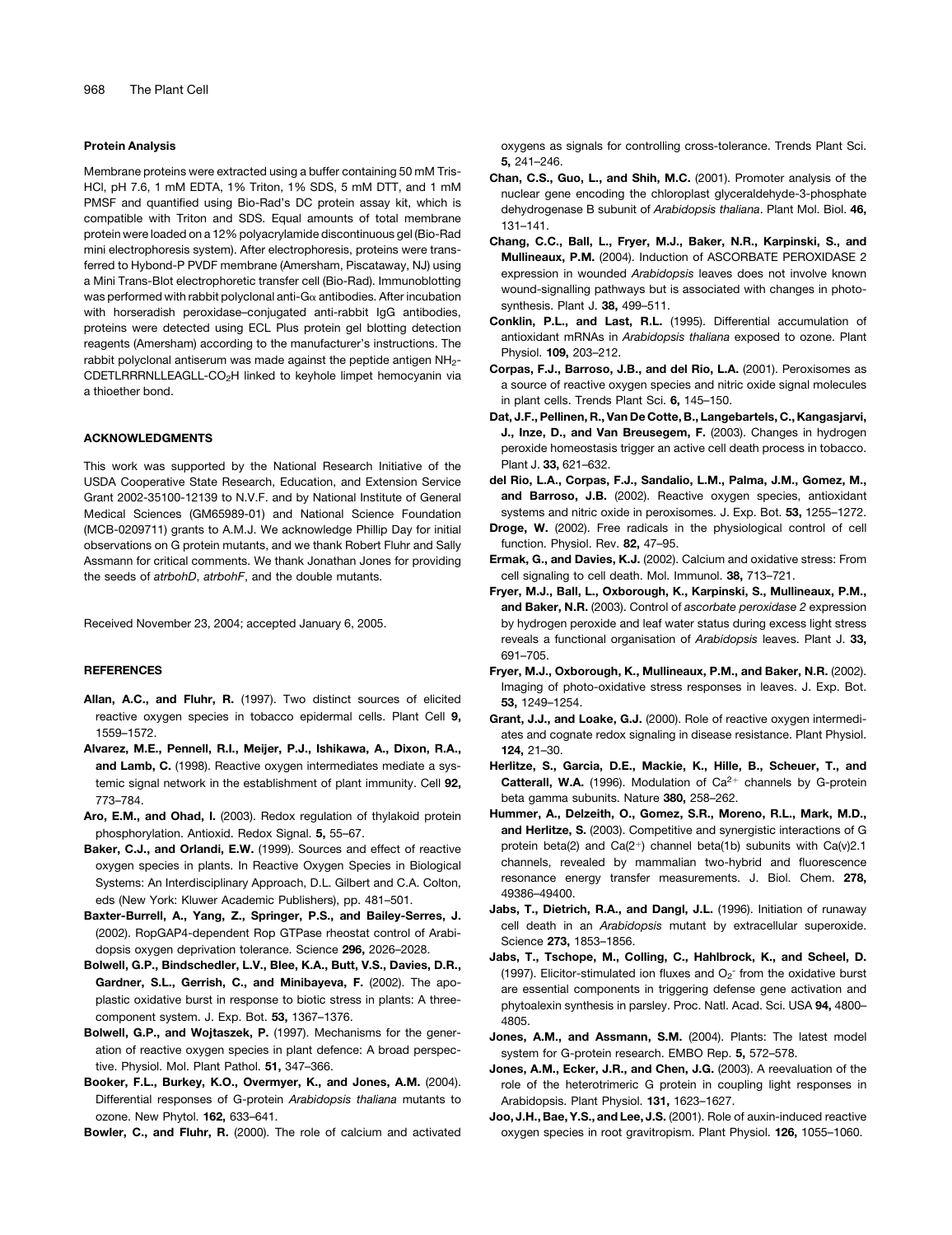- Karpinski, S., Reynolds, H., Karpinska, B., Wingsle, G., Creissen, G., and Mullineaux, P. (1999). Systemic signaling and acclimation in response to excess excitation energy in *Arabidopsis*. Science 284, 654–657.
- Kato, C., Mizutani, T., Tamaki, H., Kumagai, H., Kamiya, T., Hirobe, A., Fujisawa, Y., Kato, H., and Iwasaki, Y. (2004). Characterization of heterotrimeric G protein complexes in rice plasma membrane. Plant J. 38, 320–331.
- Klusener, B., Young, J.J., Murata, Y., Allen, G.J., Mori, I.C., Hugouvieux, V., and Schroeder, J.I. (2002). Convergence of calcium signaling pathways of pathogenic elicitors and abscisic acid in Arabidopsis guard cells. Plant Physiol. 130, 2152–2163.
- Knight, H., Trewavas, A.J., and Knight, M.R. (1996). Cold calcium signaling in Arabidopsis involves two cellular pools and a change in calcium signature after acclimation. Plant Cell 8, 489–503.
- Knight, H., Trewavas, A.J., and Knight, M.R. (1997). Calcium signalling in *Arabidopsis thaliana* responding to drought and salinity. Plant J. 12, 1067–1078.
- Kwak, J.M., Mori, I.C., Pei, Z.M., Leonhardt, N., Torres, M.A., Dangl, J.L., Bloom, R.E., Bodde, S., Jones, J.D., and Schroeder, J.I. (2003). NADPH oxidase AtrbohD and AtrbohF genes function in ROS-dependent ABA signaling in *Arabidopsis*. EMBO J. 22, 2623– 2633.
- Lamb, D., and Dixon, R.A. (1997). The oxidative burst in plant disease resistance. Annu. Rev. Plant Physiol. Plant Mol. Biol. 48, 251–275.
- Lapik, Y.R., and Kaufman, L.S. (2003). The Arabidopsis cupin domain protein AtPirin1 interacts with the G protein alpha-subunit GPA1 and regulates seed germination and early seedling development. Plant Cell 15, 1578–1590.
- Laurenzi, M., Tipping, A.J., Marcus, S.E., Knox, J.P., Federico, R., Angelini, R., and McPherson, M.J. (2001). Analysis of the distribution of copper amine oxidase in cell walls of legume seedlings. Planta 214, 37–45.
- Lease, K.A., Wen, J., Li, J., Doke, J.T., Liscum, E., and Walker, J.C. (2001). A mutant Arabidopsis heterotrimeric G-protein beta subunit affects leaf, flower, and fruit development. Plant Cell 13, 2631–2641.
- Levine, A., Tenhaken, R., Dixon, R., and Lamb, C. (1994).  $H_2O_2$  from the oxidative burst orchestrates the plant hypersensitive disease resistance response. Cell 79, 583–593.
- Li, J., Wang, D.Y., Li, Q., Xu, Y.J., Cui, K.M., and Zhu, Y.X. (2004). PPF1 inhibits programmed cell death in apical meristems of both G2 pea and transgenic Arabidopsis plants possibly by delaying cytosolic Ca<sup>2+</sup> elevation. Cell Calcium 35, 71-77.
- Luwe, M., Takahama, U., and Heber, U. (1993). Role of ascorbate in detoxifying ozone in the apoplast of spinach (*Spinacia oleracea* L.) leaves. Plant Physiol. 101, 969–976.
- Mahalingam, R., and Fedoroff, N. (2003). Stress response, cell death and signalling: The many faces of reactive oxygen species. Physiol. Plant. 119, 56–68.
- Mahalingam, R., Shah, N., Scrymgeour, A., and Fedoroff, N. (2005). Temporal evolution of the *Arabidopsis* oxidative stress response. Plant Mol. Biol., in press.
- Mehdy, M.C. (1994). Active oxygen species in plant defense against pathogens. Plant Physiol. 105, 467–472.
- Meinhard, M., and Grill, E. (2001). Hydrogen peroxide is a regulator of ABI1, a protein phosphatase 2C from *Arabidopsis*. FEBS Lett. 508, 443–446.
- Meinhard, M., Rodriguez, P.L., and Grill, E. (2002). The sensitivity of ABI2 to hydrogen peroxide links the abscisic acid-response regulator to redox signalling. Planta 214, 775–782.
- Mullineaux, P., Ball, L., Escobar, C., Karpinska, B., Creissen, G., and Karpinski, S. (2000). Are diverse signalling pathways integrated in the regulation of *Arabidopsis* antioxidant defence gene expression in

response to excess excitation energy? Philos. Trans. R. Soc. Lond. B Biol. Sci. 355, 1531–1540.

- Mullineaux, P., and Karpinski, S. (2002). Signal transduction in response to excess light: Getting out of the chloroplast. Curr. Opin. Plant Biol. 5, 43–48.
- Myhre, O., Andersen, J.M., Aarnes, H., and Fonnum, F. (2003). Evaluation of the probes 2',7'-dichlorofluorescin diacetate, luminol, and lucigenin as indicators of reactive species formation. Biochem. Pharmacol. 65, 1575–1582.
- Nishida, M., Maruyama, Y., Tanaka, R., Kontani, K., Nagao, T., and Kurose, H. (2000). G alpha(i) and G alpha(o) are target proteins of reactive oxygen species. Nature 408, 492–495.
- Noctor, G., Veljovic-Jovanovic, S., and Foyer, C.H. (2000). Peroxide processing in photosynthesis: Antioxidant coupling and redox signalling. Philos. Trans. R. Soc. Lond. B Biol. Sci. 355, 1465–1475.
- Offermanns, S. (2003). G-proteins as transducers in transmembrane signalling. Prog. Biophys. Mol. Biol. 83, 101–130.
- Orozco-Cardenas, M., Narvaez-Vasquez, J., and Ryan, C. (2001). Hydrogen peroxide acts as a second messenger for the induction of defense genes in tomato plants in response to wounding, systemin, and methyl jasmonate. Plant Cell 13, 179–191.
- Overmyer, K., Brosche, M., and Kangasjarvi, J. (2003). Reactive oxygen species and hormonal control of cell death. Trends Plant Sci. 8, 335–342.
- Overmyer, K., Tuominen, H., Kettunen, R., Betz, C., Langebartels, C., Sandermann, H., Jr., and Kangasjarvi, J. (2000). Ozonesensitive Arabidopsis *rcd1* mutant reveals opposite roles for ethylene and jasmonate signaling pathways in regulating superoxidedependent cell death. Plant Cell 12, 1849–1862.
- Park, J., Gu, Y., Lee, Y., and Yang, Z. (2004). Phosphatidic acid induces leaf cell death in Arabidopsis by activating the Rho-related small G protein GTPase-mediated pathway of reactive oxygen species generation. Plant Physiol. 134, 129–136.
- Pei, Z.M., Murata, Y., Benning, G., Thomine, S., Klusener, B., Allen, G.J., Grill, E., and Schroeder, J.I. (2000). Calcium channels activated by hydrogen peroxide mediate abscisic acid signalling in guard cells. Nature 406, 731–734.
- Pfannschmidt, T. (2003). Chloroplast redox signals: How photosynthesis controls its own genes. Trends Plant Sci. 8, 33–41.
- Pfannschmidt, T., Schutze, K., Brost, M., and Oelmuller, R. (2001). A novel mechanism of nuclear photosynthesis gene regulation by redox signals from the chloroplast during photosystem stoichiometry adjustment. J. Biol. Chem. 276, 36125–36130.
- Pyke, K.A., and Leech, R.M. (1994). A genetic analysis of chloroplast division and expansion in *Arabidopsis thaliana*. Plant Physiol. 104, 201–207.
- Rao, M.V., Lee, H., Creelman, R.A., Mullet, J.E., and Davis, K.R. (2000). Jasmonic acid signaling modulates ozone-induced hypersensitive cell death. Plant Cell 12, 1633–1646.
- Rhee, S.G., Bae, Y.S., Lee, S.R., and Kwon, J. (2000). Hydrogen peroxide: A key messenger that modulates protein phosphorylation through cysteine oxidation. Sci. STKE 2000, PE1.
- Romeis, T., Piedras, P., Zhang, S., Klessig, D.F., Hirt, H., and Jones, J.D. (1999). Rapid Avr9- and Cf-9 -dependent activation of MAP kinases in tobacco cell cultures and leaves: convergence of resistance gene, elicitor, wound, and salicylate responses. Plant Cell 11, 273–287.
- Runeckles, V.C., and Chevonne, B.I. (1992). Crop responses to ozone. In Surface Level Ozone Exposures and Their Effects on Vegetation, A.S. Lefohn, ed (Chelsea, MI: Lewis Publishers), pp. 189–270.
- Sandermann, H., Jr. (2000). Active oxygen species as mediators of plant immunity: Three case studies. Biol. Chem. 381, 649–653.